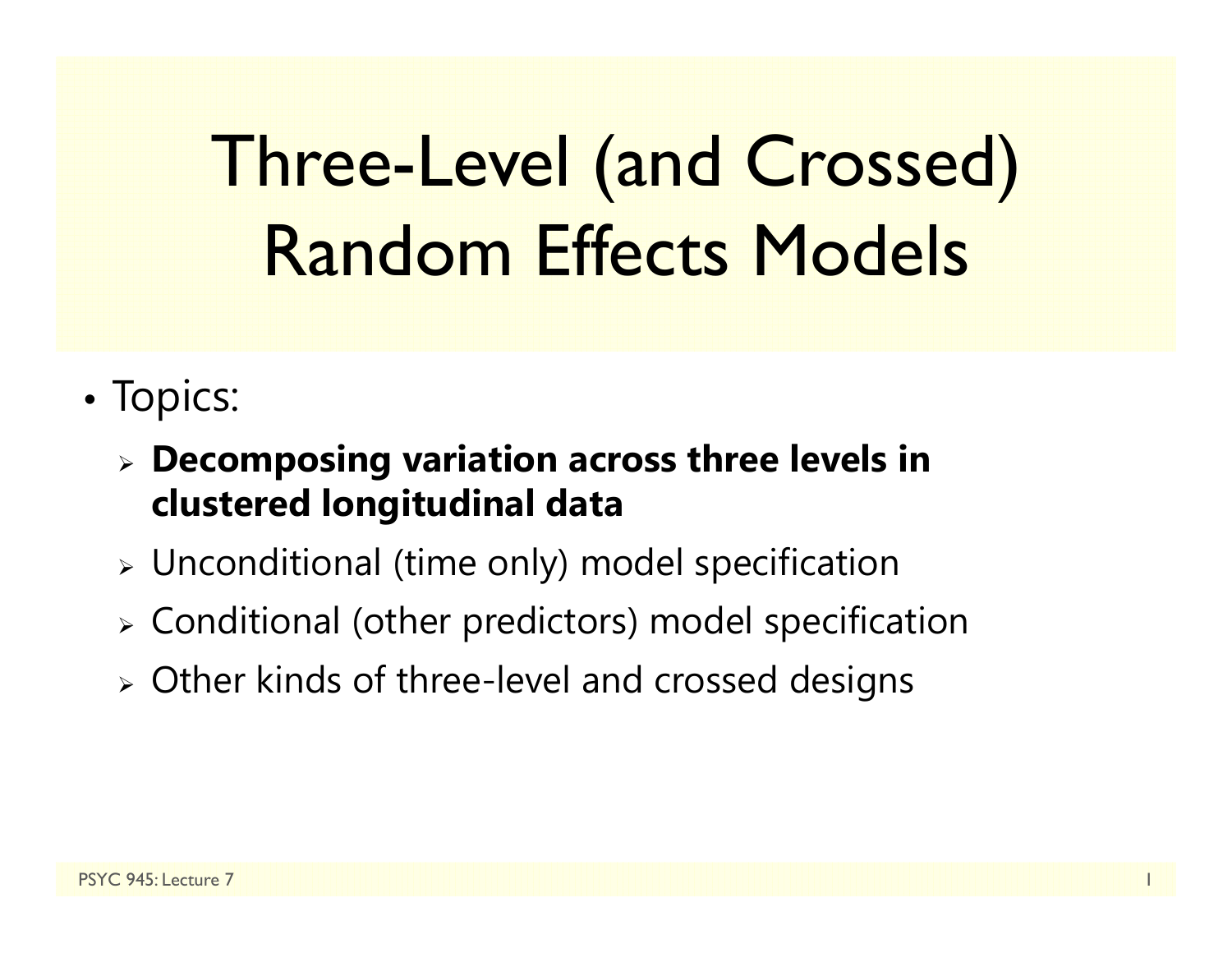## What determines the number of levels?

- **Answer: the model for the outcome variance ONLY**
- • How many dimensions of sampling in the outcome?
	- $\triangleright$  Time within person  $\rightarrow$  2-level model
	- $\triangleright$  Time within person within family  $\rightarrow$  3-level model
	- $\triangleright$  Time within person within family within country  $\rightarrow$  4-level model
	- $\triangleright$  Sampling dimensions may also be crossed instead of nested, or may be modeled with fixed effects if the # units is small
- • Need at least one pile of variance per dimension (for 3 levels, that's 2 sets of random effects and a residual)
	- $\triangleright$  Include whatever predictors you want for each level, but keep in mind that the usefulness of your predictors will be constrained by how much Y variance exists in its relevant sampling dimension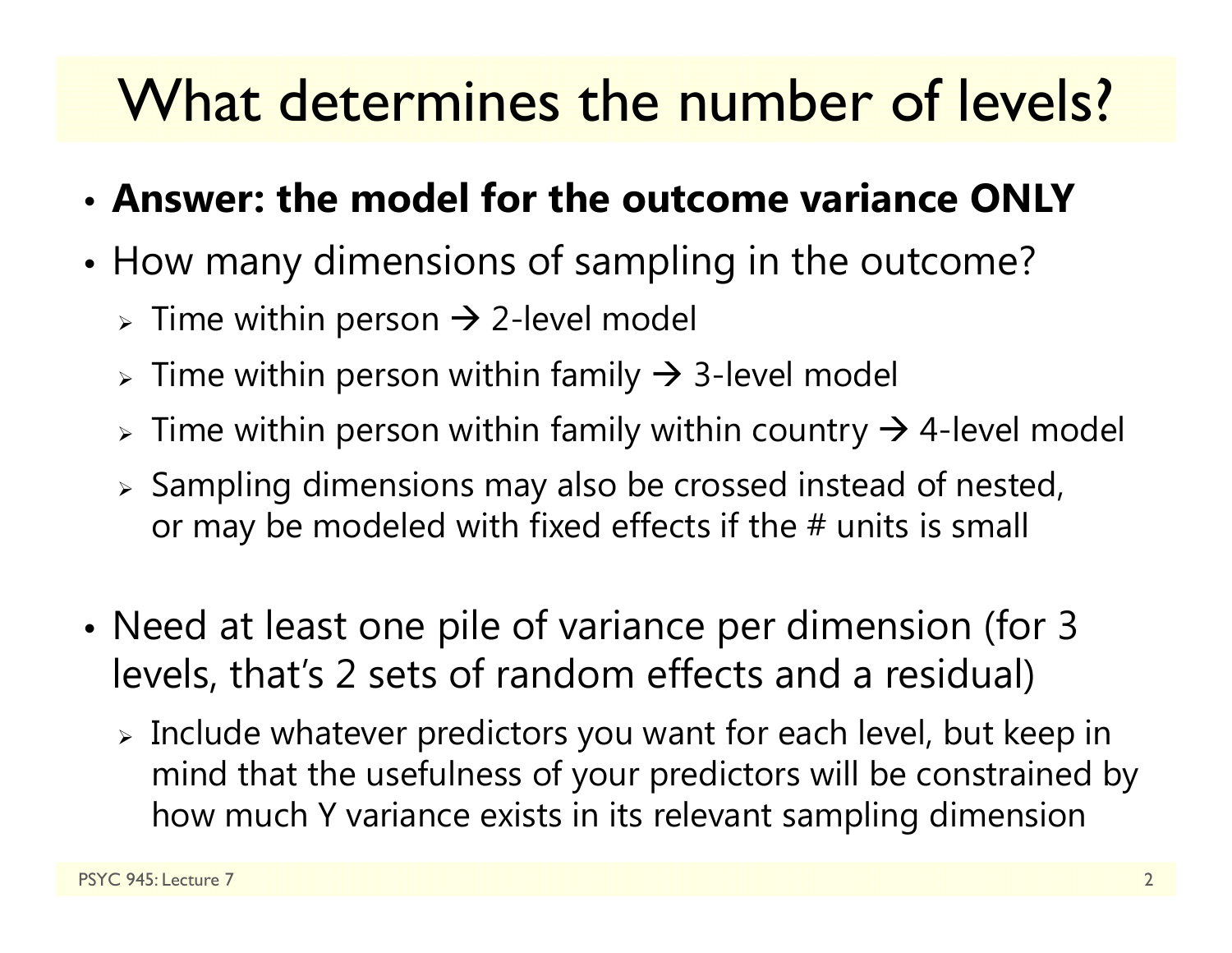#### Empty Means, 3-Level Random Intercept Model

Notation:  $t = level-1$  time,  $i = level-2$  person,  $j = level-3$  group

| Level 1: $y_{tij} = \beta_{0ij} + e_{tij}$                                                                                                       | 3 Total Parameters:                                          |                                                        |
|--------------------------------------------------------------------------------------------------------------------------------------------------|--------------------------------------------------------------|--------------------------------------------------------|
| Residual = time-specific deviation from person's predicted outcome                                                                               | Fixed Intercept                                              |                                                        |
| Level 2: $\beta_{0ij} = \delta_{00j} + U_{0ij}$                                                                                                  | Model for the Variance (2):                                  |                                                        |
| Person Random Intercept = person-specific deviation from group's predicted outcome from group's predicted outcome from group's predicted outcome | Level-2 Variance of $U_{0ij} \rightarrow \tau_{U_{00}}^2$    |                                                        |
| Level 3: $\delta_{00j} = \gamma_{000} + V_{00j}$                                                                                                 | Complete-3 Variance of $V_{00j} \rightarrow \tau_{V_{00}}^2$ |                                                        |
| Fixed Intercept = grand mean (because no<br>predactors yet)                                                                                      | Group Random Intercept = group-specific deviation            | $y_{tij} = \gamma_{000} + V_{00j} + U_{0ij} + e_{tij}$ |

 $\tau_{V_{00}}^2$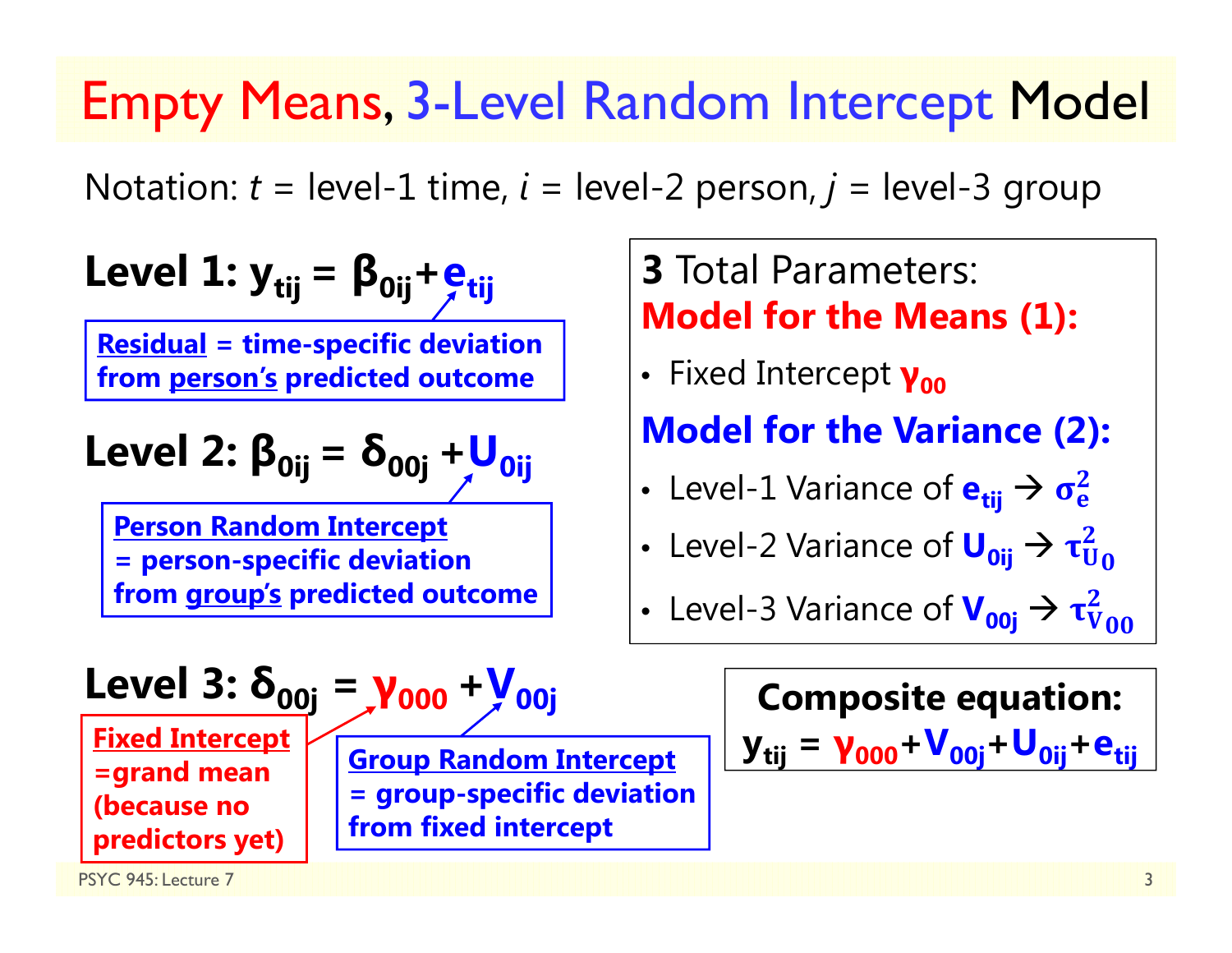# 2-Level Random Intercept Model

- • Where does each kind of person dependency go? Into a new random effects variance component (or "pile" of variance):
- Let's start with an empty means, random intercept 2-level model for time within person:

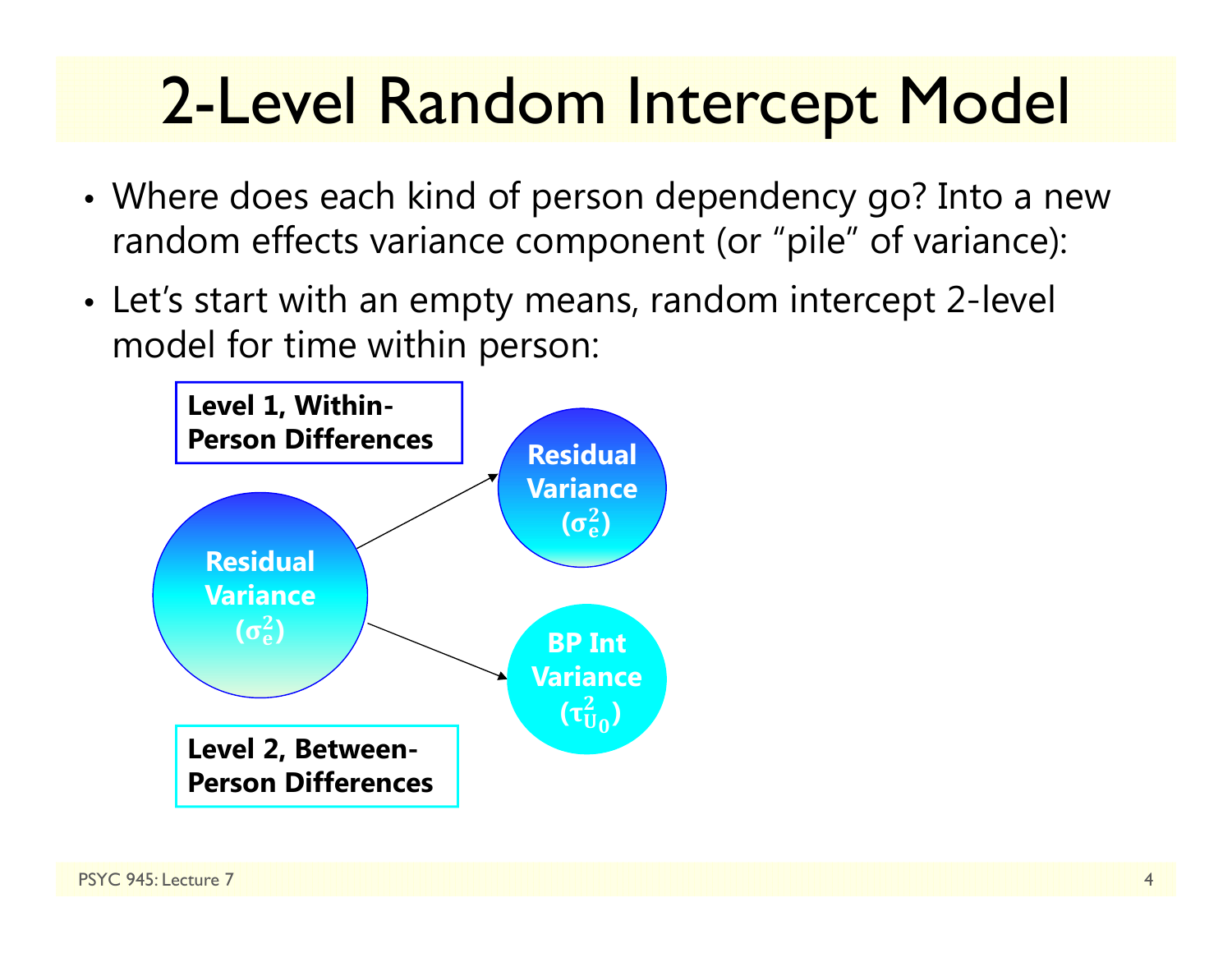# 3-Level Random Intercept Model

• Now let's see what happens in an empty means, random intercept 3-level model of time within person within groups:

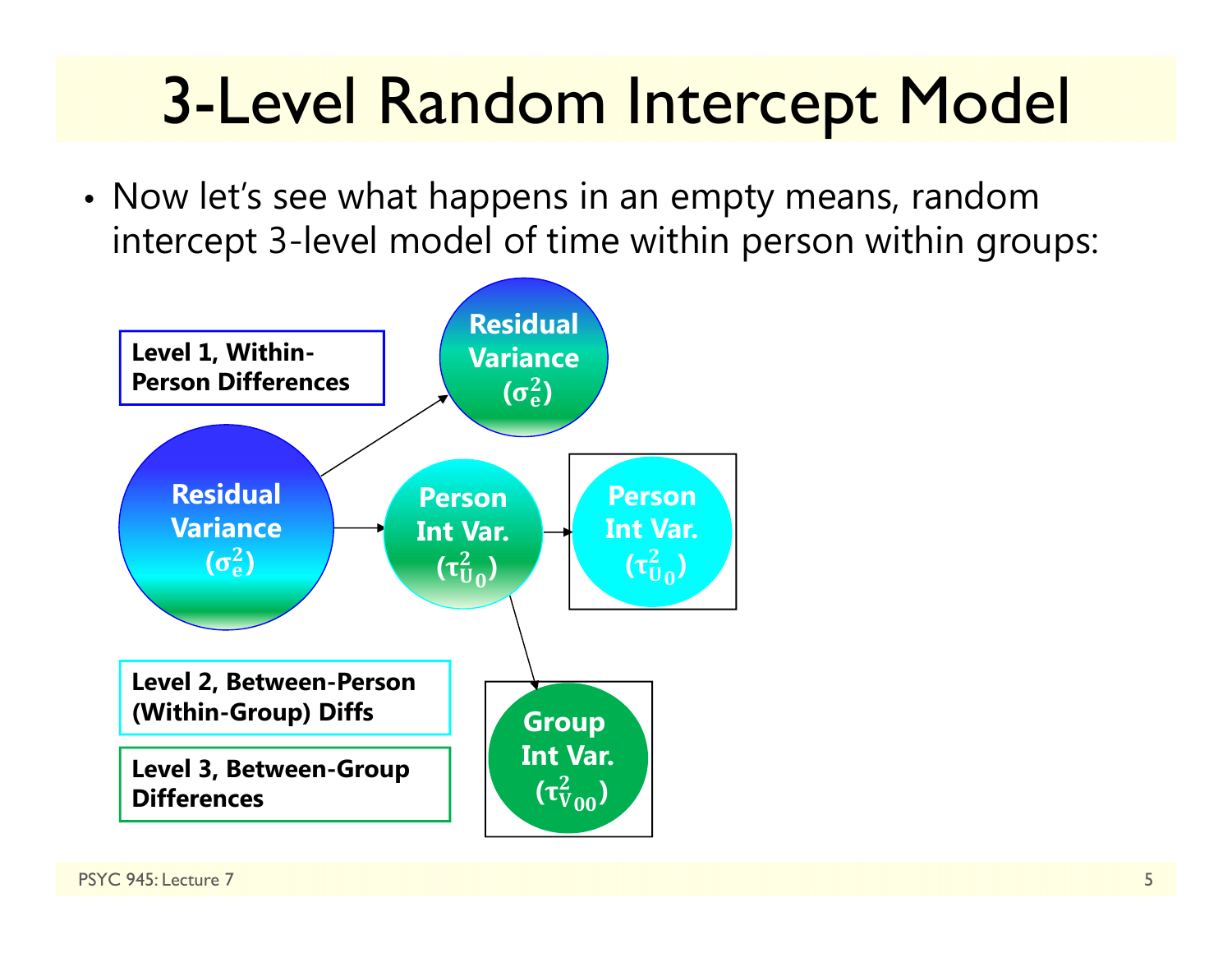### ICCs in a 3-Level Random Intercept Model Example: Time within Person within Group

• **ICC for level 2 (and level 3) relative to level 1:**

• 
$$
\text{ICC}_{\text{L2}} = \frac{\text{Between-Person}}{\text{Total}} = \frac{\text{L3+L2}}{\text{L3+L2+L1}} = \frac{\tau_{V_{00}}^2 + \tau_{U_0}^2}{\tau_{V_{00}}^2 + \tau_{U_0}^2 + \sigma_e^2}
$$

 $\rightarrow$  This ICC expresses similarity of occasions from same person (and by definition, from the same group)  $\rightarrow$  of the *total variation in Y,* how much of it is *between persons, or not due to time* ?

•**ICC for level 3 relative to level 2 (ignoring level 1):**

• 
$$
\text{ICC}_{\text{L3}} = \frac{\text{Between-Group}}{\text{Between-Person}} = \frac{\text{L3}}{\text{L3+L2}} = \frac{\tau_{V_{00}}^2}{\tau_{V_{00}}^2 + \tau_{U_0}^2}
$$

 $\rightarrow$  This ICC expresses similarity of persons from same group (ignoring within-person variation over time)  $\rightarrow$  of *that total betweenperson variation in Y*, how much of that is actually *between groups* ?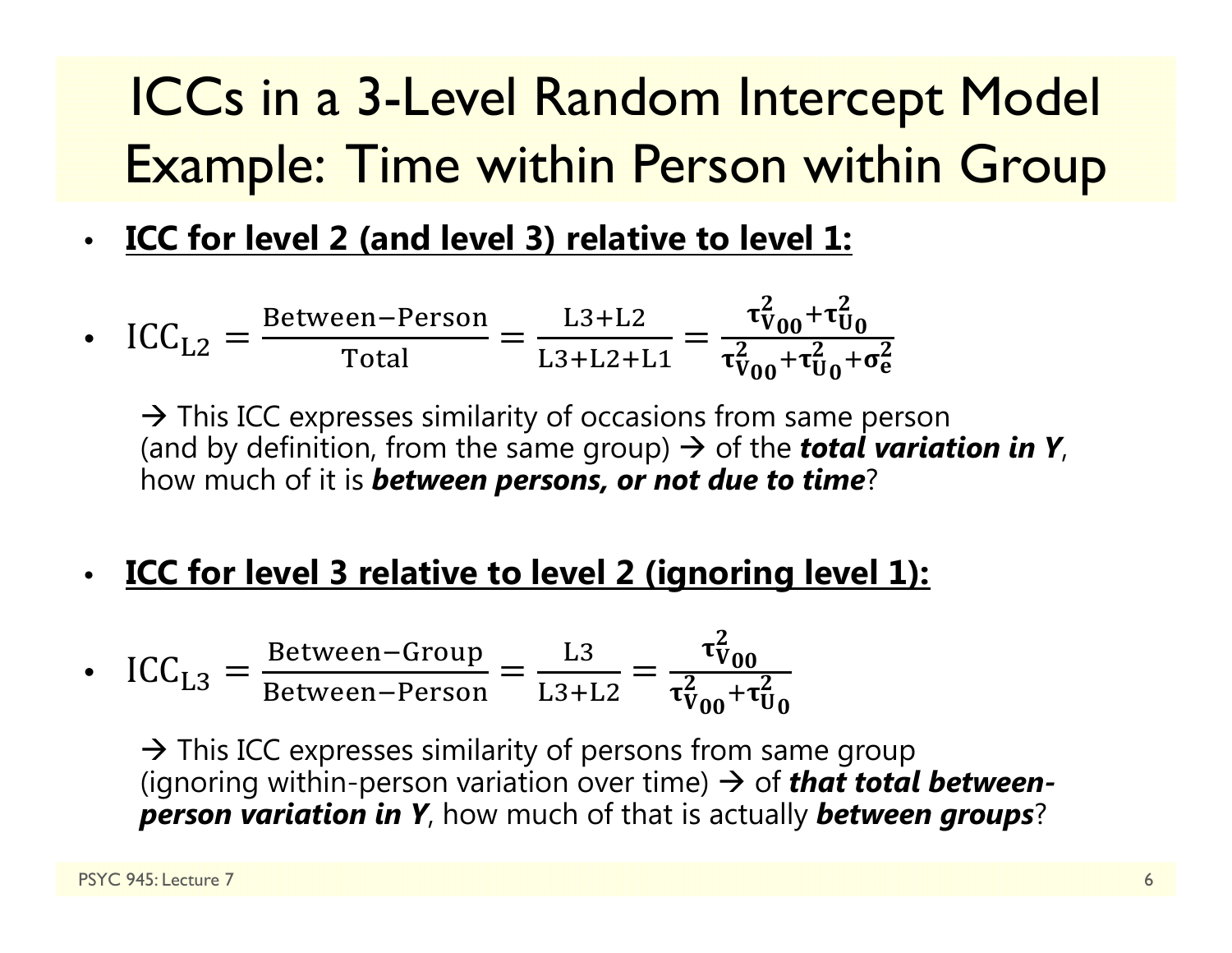## 2-Level Random Slope Model

• What about time? After adding fixed effects of time, we can add random effects of time over persons in a 2-level model:

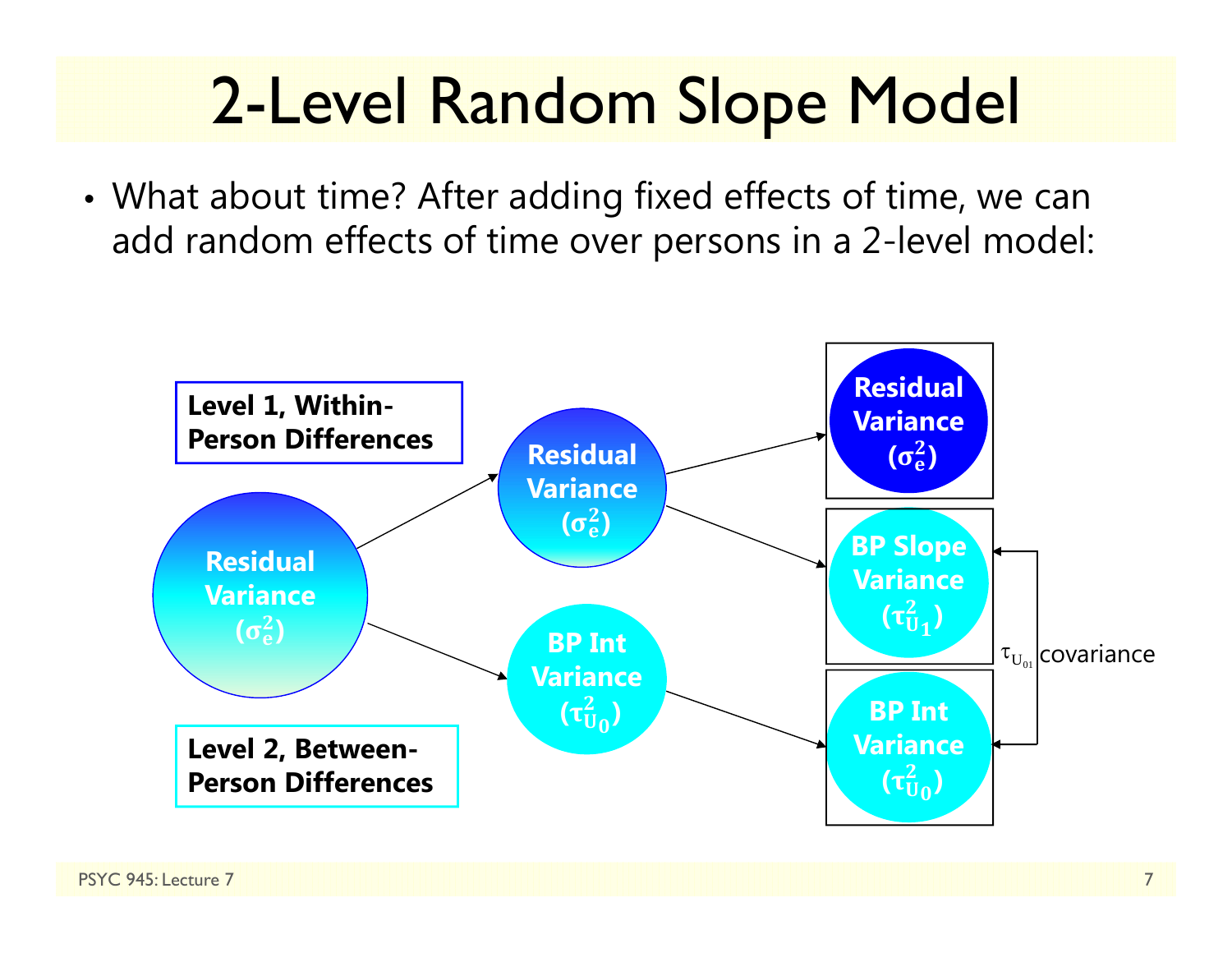# 3-Level Random Slope Model

• In a 3-level model, we can have random effects of time over persons and groups:

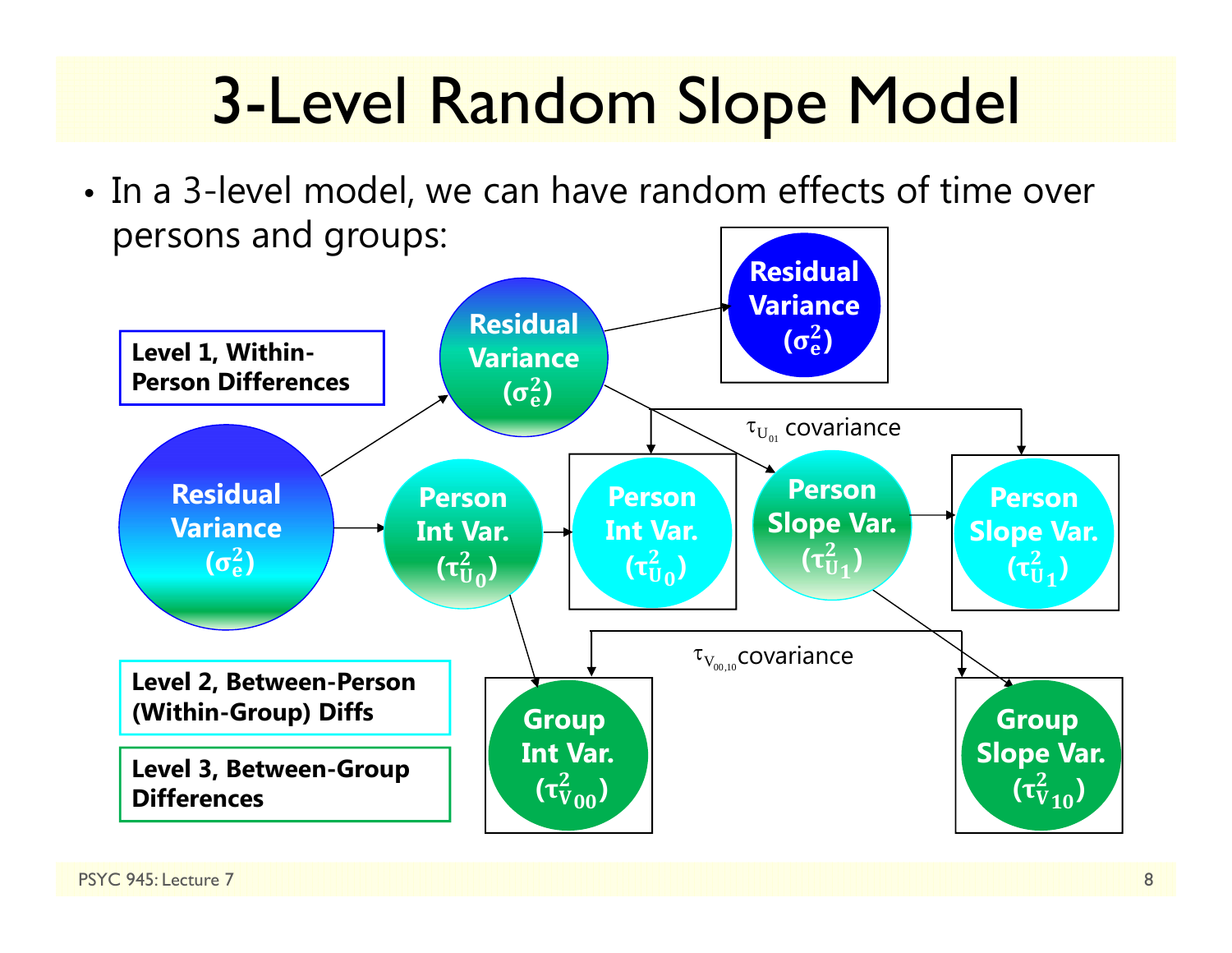#### Random Time Slopes at both Levels 2 AND 3? An example with family as group:

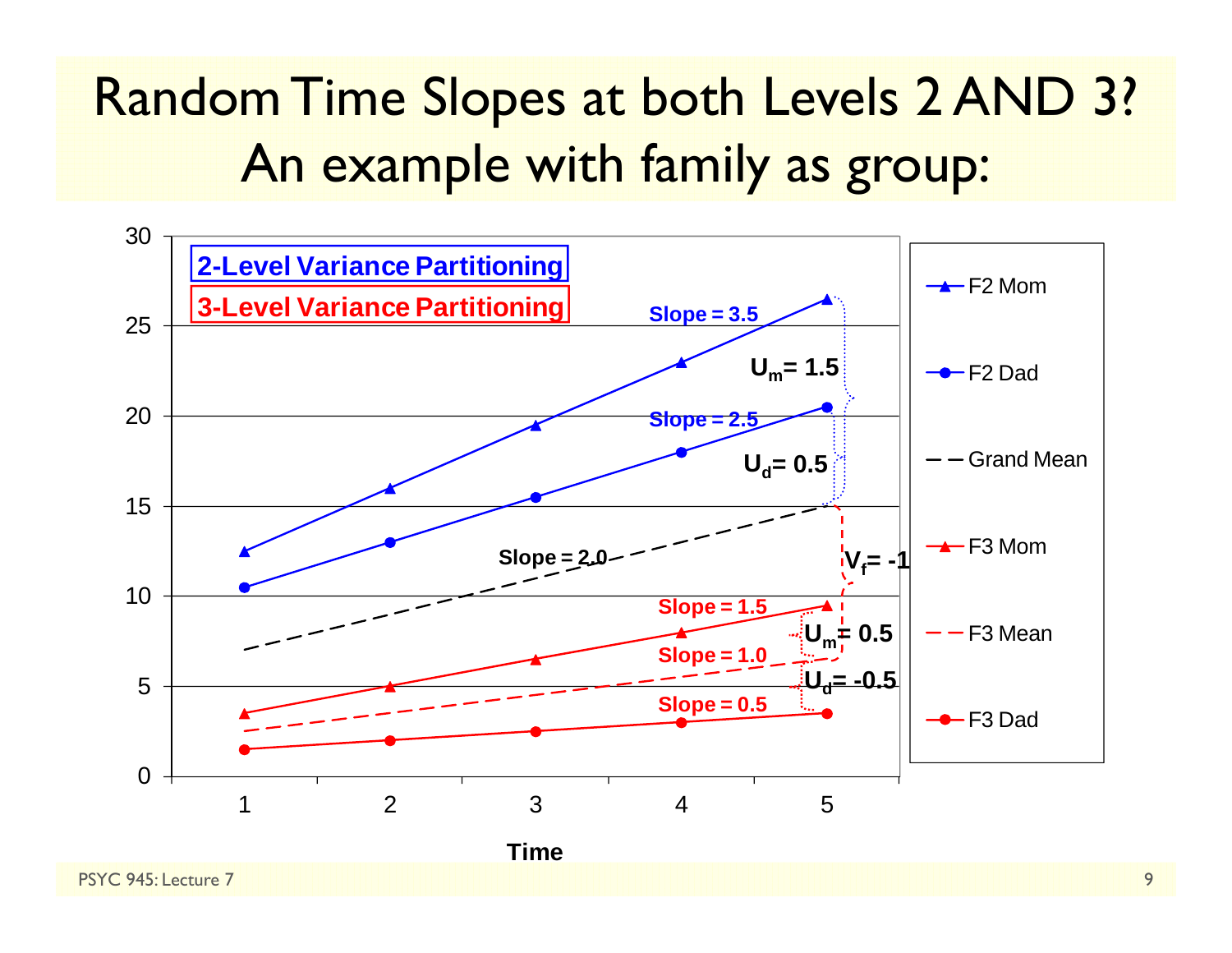### 3-Level Random Time Slope Model

Notation: *t* = level-1 time, *i* = level-2 person, *j* = level-3 group

Level 1: 
$$
y_{tij} = \beta_{0ij} + \beta_{1ij} (Time_{tij}) + e_{tij} + \beta_{\text{deviation from person's predicted growth line (or a given time)}
$$

| Level 2: $\beta_{0ij} = \delta_{00j} + U_{0ij}$ | Person Random Intercept and Slope = person-specific deviations from group's<br>predictions from group's predicted intercept, slope $(\tau_{U_0}^2, \tau_{U_1}^2, \tau_{U_{01}})$ |
|-------------------------------------------------|----------------------------------------------------------------------------------------------------------------------------------------------------------------------------------|
|-------------------------------------------------|----------------------------------------------------------------------------------------------------------------------------------------------------------------------------------|

| Level 3: $\delta_{00j} = \gamma_{000} + V_{00j}$ | Group Random Intercept and Slope = group-specific deviations from fixed intercept, slope $(\tau_{v_{00}}^2, \tau_{v_{10}}^2, \tau_{v_{00,10}}^2)$ |
|--------------------------------------------------|---------------------------------------------------------------------------------------------------------------------------------------------------|
|--------------------------------------------------|---------------------------------------------------------------------------------------------------------------------------------------------------|

**Fixed Intercept, Fixed Linear Time Slope**

**Composite equation (9 parameters):**  
\n
$$
y_{tij} = (\gamma_{000} + V_{00j} + U_{0ij}) +
$$
\n
$$
(\gamma_{100} + V_{10j} + U_{1ij})(Time_{tij}) + e_{tij}
$$

 $\sigma_{\rm e}$ **)**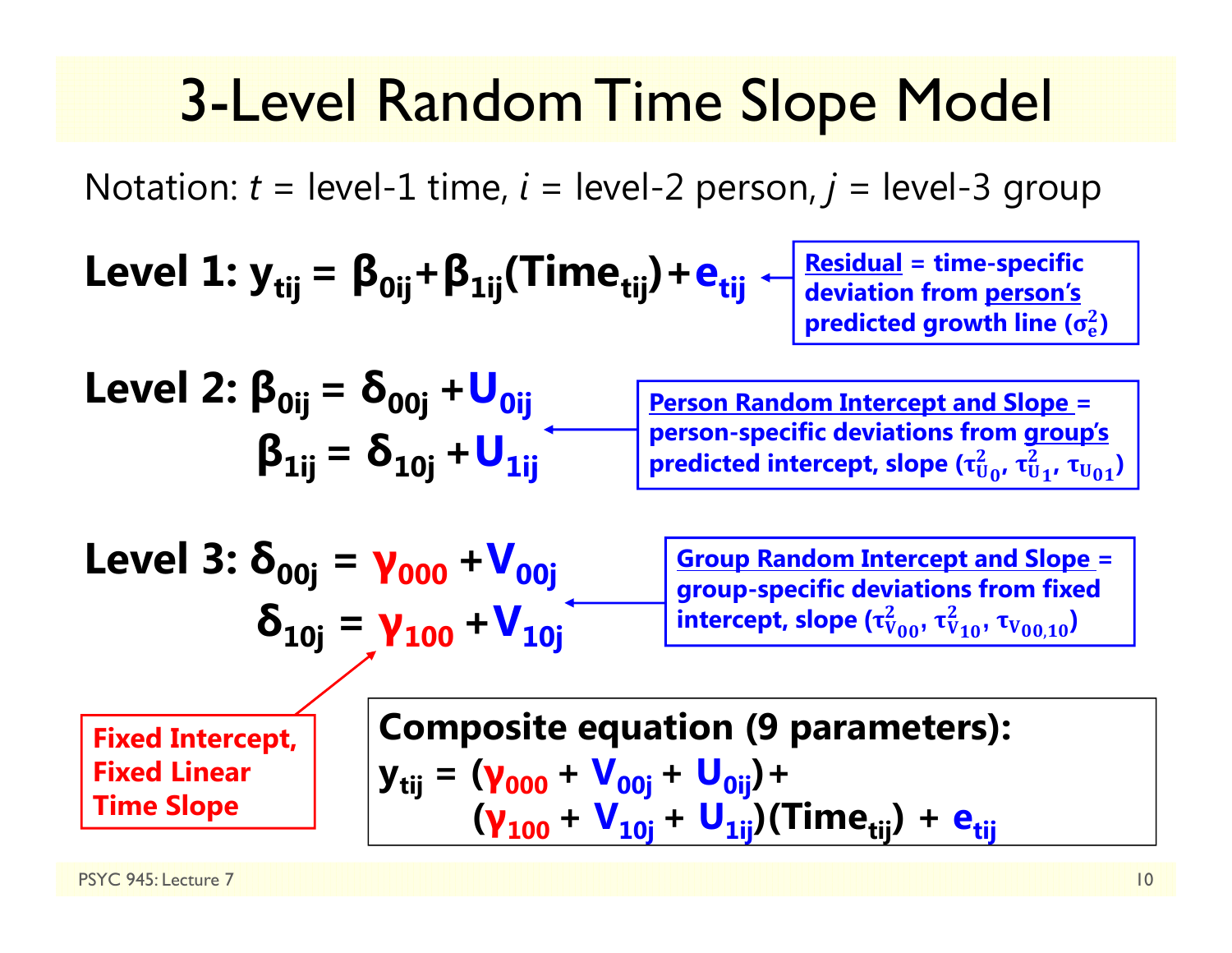# ICCs for Random Intercepts and Slopes

• Once random slopes are included at both level-3 and level-2, ICCs can be computed for the random intercepts and slopes specifically (which would be the level-3 type of ICC)

$$
ICC_{\text{Int}} = \frac{\text{Between} - \text{Group}}{\text{Between} - \text{Person}} = \frac{L3 \text{ Int}}{L3 \text{ Int} + L2 \text{ Int}} = \frac{\tau_{V_{00}}^2}{\tau_{V_{00}}^2 + \tau_{U_0}^2}
$$

$$
ICC_{\text{Slope}} = \frac{\text{Between} - \text{Group}}{\text{Between} - \text{Person}} = \frac{L3 \text{ Slope}}{L3 \text{ Slope} + L2 \text{Slope}} = \frac{\tau_{V_{10}}^2}{\tau_{V_{10}}^2 + \tau_{U_1}^2}
$$

- • Can be computed for any level-1 slope that is random at both levels (e.g., linear and quadratic time, time-varying predictors)
- • Be careful when the model is uneven across levels, though Random Level 2: int, linear, quad Random Level 3: int, linear Linear is when time  $= 0$ Linear is at any occasion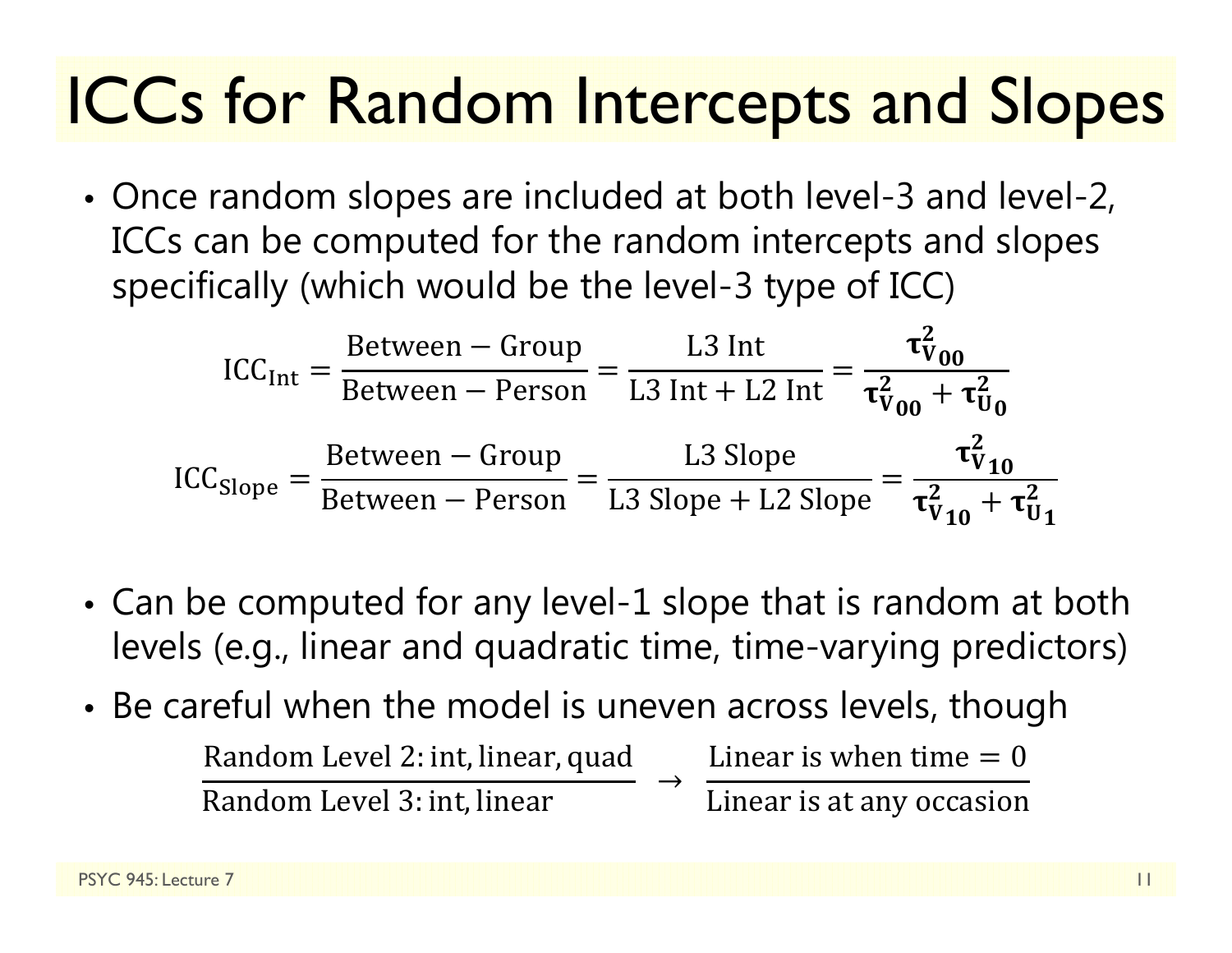#### More on Random Slopes in 3-Level Models

- • Any level-1 predictor can have a random effect over level 2, level 3, or over both levels, but I recommend working your way **UP the higher levels** for assessing random effects…
	- $\triangleright$  e.g., Does the effect of time vary over persons?
	- $\triangleright$  If so, does the effect of time vary over groups, too?  $\rightarrow$  Is there a commonality in how people from the same group change over time?
- • … because random effects at level 3 only are possible but unlikely (e.g., means everyone in the group changes the same)
- • Level-2 predictors can also have random effects over level 3
	- $\triangleright$  e.g., Does the effect of a person characteristic vary over groups?
- Level-1, level-2, and level-1 by level-2 cross-level interactions can all have random effects over level 3, too
	- $\triangleright$  But tread carefully! The more random effects you have, the more likely you are to have convergence problems ("not positive definite")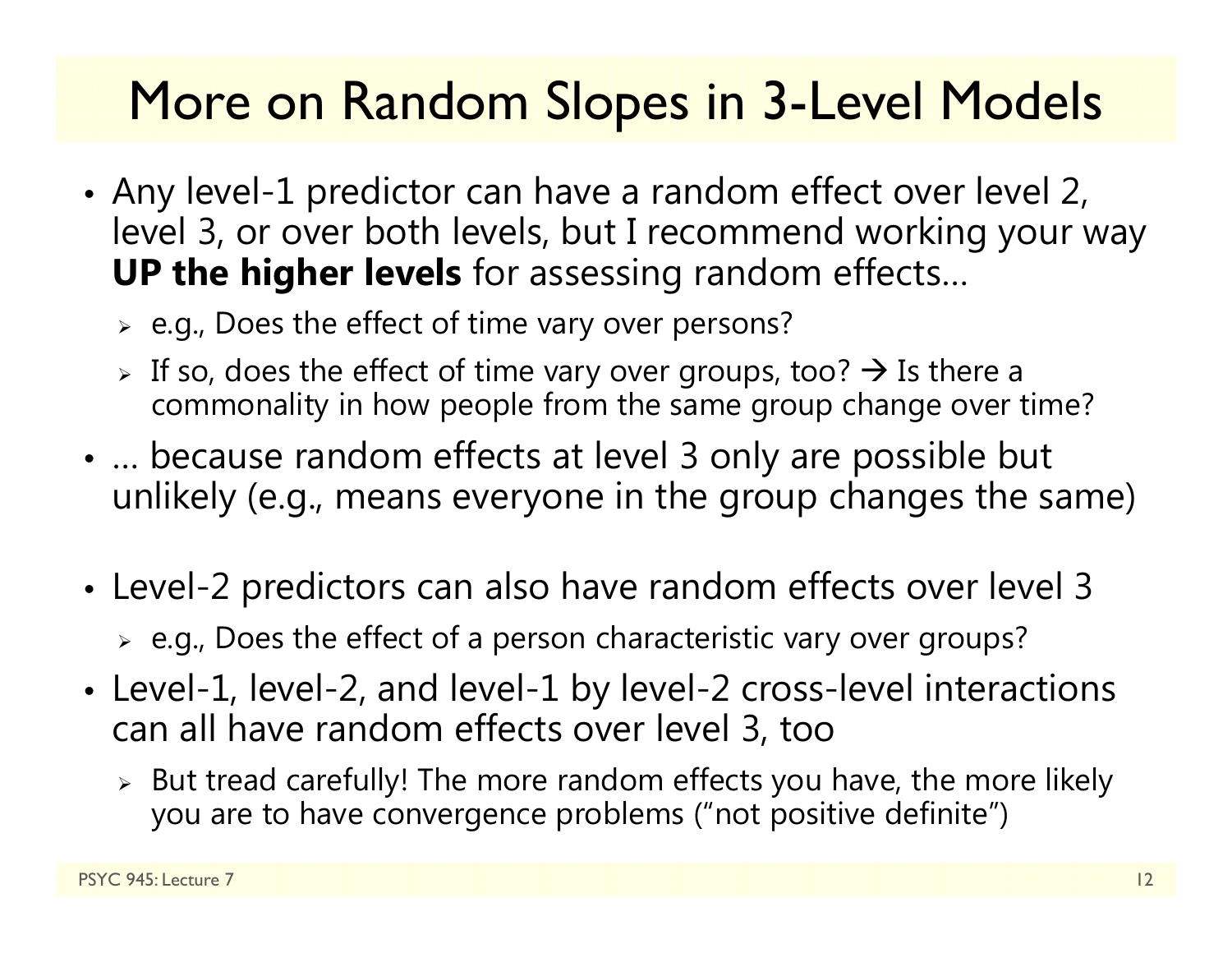# Conditional Model Specification

- Remember separating between- and within-person effects? Now there are 3 potential effects for any level-1 predictor!
	- $\triangleright$  Example: Effect of stress on wellbeing, both measured over time within person within families:
	- **Level 1** (Time): During **Times** of more stress, people have lower (timespecific) wellbeing than in times of less stress
	- **Level 2** (Person): **People** in the family who have more stress have lower (person average) wellbeing than people in the family who have less stress
	- **Level 3** (Family): **Families** who have more stress have lower (family average) wellbeing than families who have less stress
- 2 potential effects for any level-2 predictor, also
	- $\triangleright$  Example: Effect of baseline level of person coping skills in same design:
	- **Level 2** (Person): **People** in the family who cope better have better (person average) wellbeing than people in the family who cope worse
	- **Level 3** (Family): **Families** who cope better have better (family average) wellbeing than families who cope worse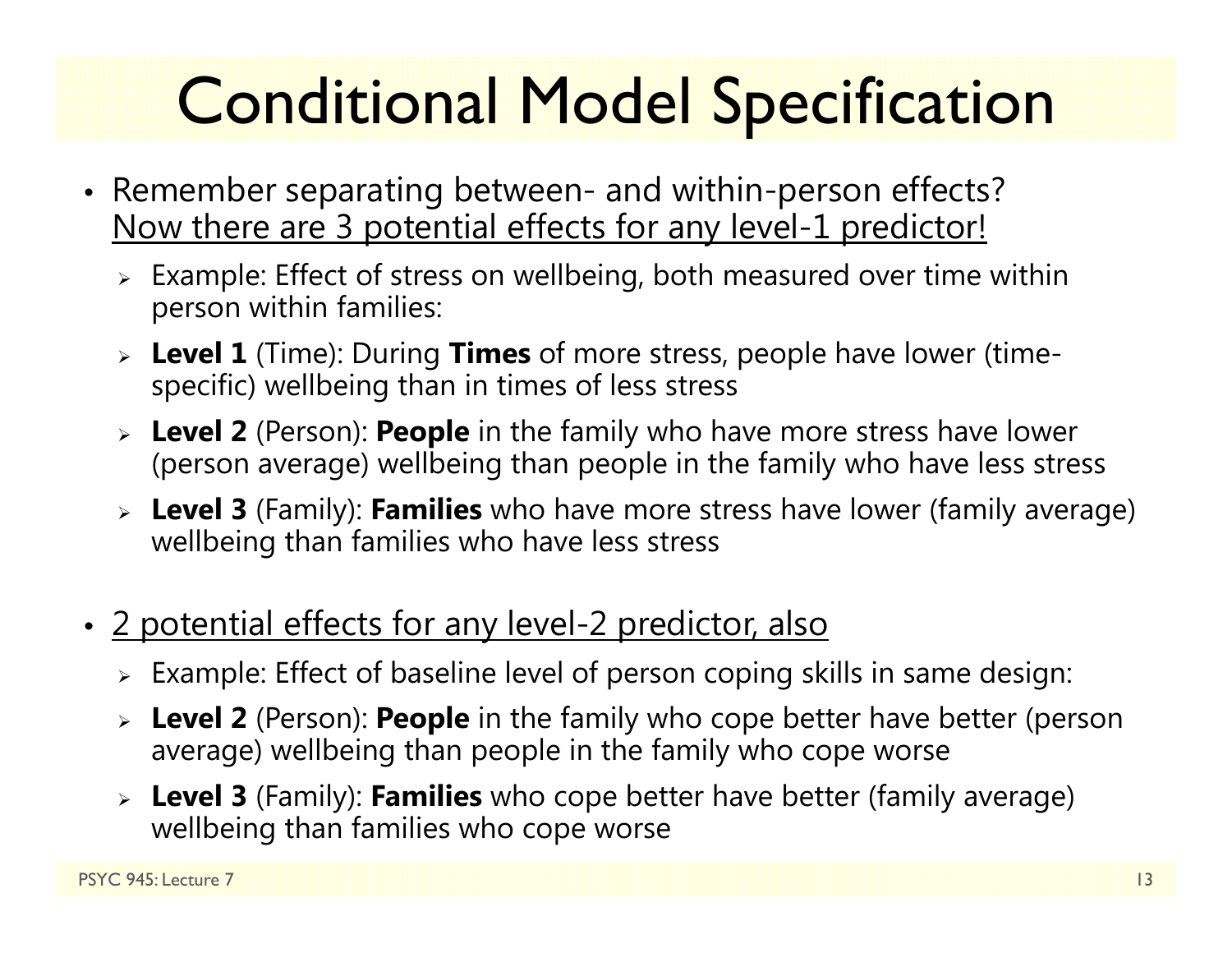## Separate Total Effects Per Level Using Person/Group-Mean-Centering

• **Level 1 (Time):** *Time-varying stress relative to person mean*

→ WPstress<sub>tij</sub> = Stress<sub>tij</sub>- PersonMeanStress<sub>ij</sub>

→ Directly tests if within-person effect ≠ 0?

**Total** within-person effect of having more stress *than usual* **<sup>≠</sup>** 0?

- **Level 2 (Person):** *Person mean stress relative to family*
	- $\rightarrow$  WFstress<sub>ij</sub> = PersonMeanStress<sub>ij</sub> FamilyMeanStress<sub>j</sub>
	- → Directly tests if within-family effect ≠ 0?
	- **Total** effect of having more stress *than other family members* **<sup>≠</sup>** 0?
- **Level 3 (Family):** *Family mean stress relative to all families (from constant)*
	- → BFstress<sub>j</sub> = FamilyMeanStress<sub>j</sub> C
	- Directly tests if between-family effect **<sup>≠</sup>** 0?
	- **Total** effect of having more stress *than other families* **<sup>≠</sup>** 0?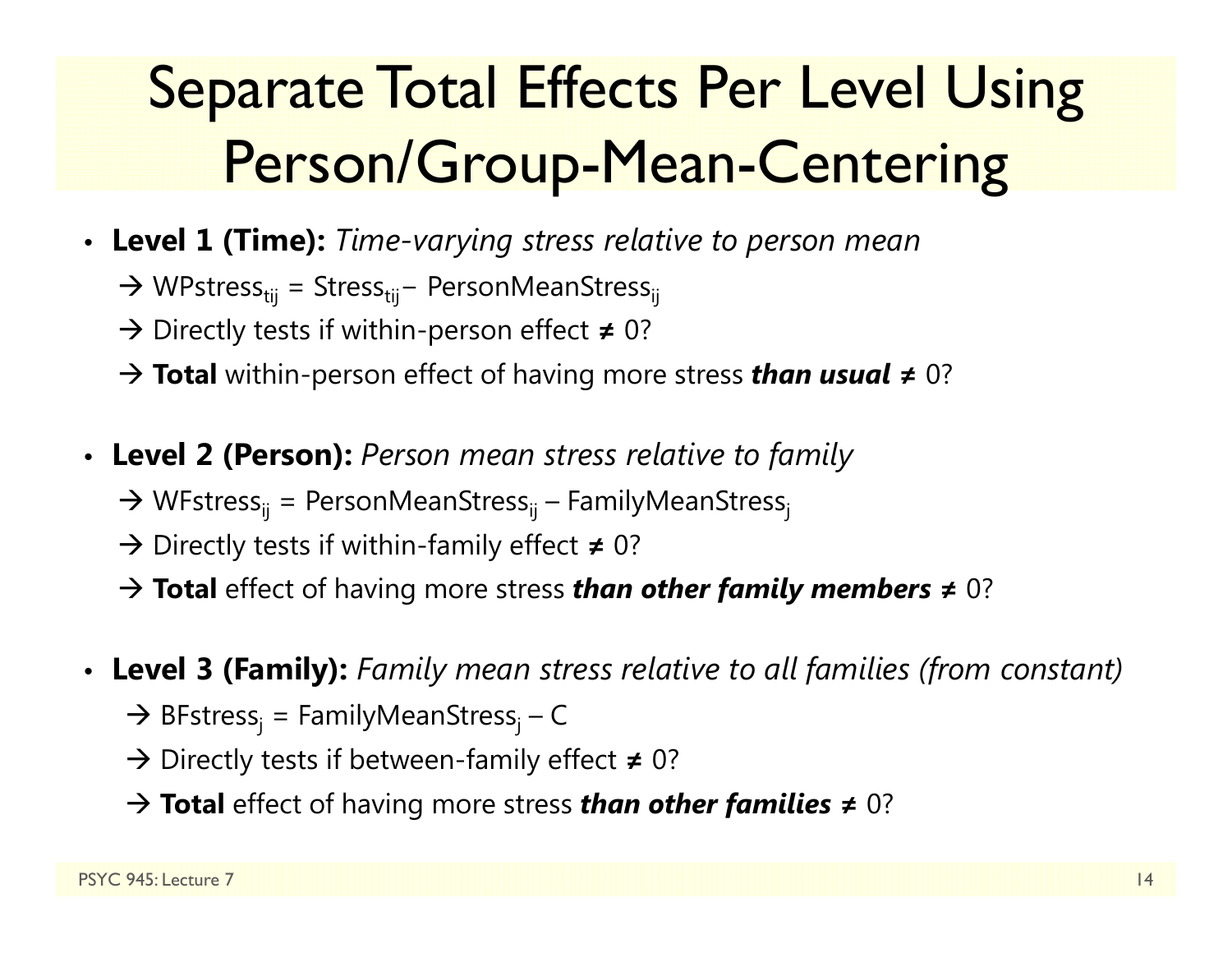## Separate Total Effects Per Level Using Person/Group-Mean-Centering

Notation: *t* = level-1 time, *i* = level-2 person, *<sup>j</sup>* = level-3 group PM = person mean, FM = family mean, C = centering constant

**Level 1: ytij <sup>=</sup> β0ij + β1ij(Timetij)+ β2ij(Stresstij <sup>−</sup>PMstressij)+ etij**

Level 2: 
$$
\beta_{0ij} = \delta_{00j} + \delta_{01j}(\text{PMstress}_{ij} - \text{FMstress}_{j}) + U_{0ij}
$$

\n $\beta_{1ij} = \delta_{10j} + U_{1ij}$ 

\n $\beta_{2ij} = \delta_{20j} + (U_{2ij})$ 

\nLevel 3:  $\delta_{00j} = \gamma_{000} + \gamma_{001}(\text{FMstress}_{j} - \text{C}) + \gamma_{00j}$ 

\nFixed intercept, Between-family Between-family Systems main effect

\n $\delta_{01j} = \gamma_{010} + (\gamma_{01j})$ 

\nWithin-family stress main effect

\n $\delta_{20j} = \gamma_{200} + (\gamma_{20j})$ 

\nWithin-person stress main effect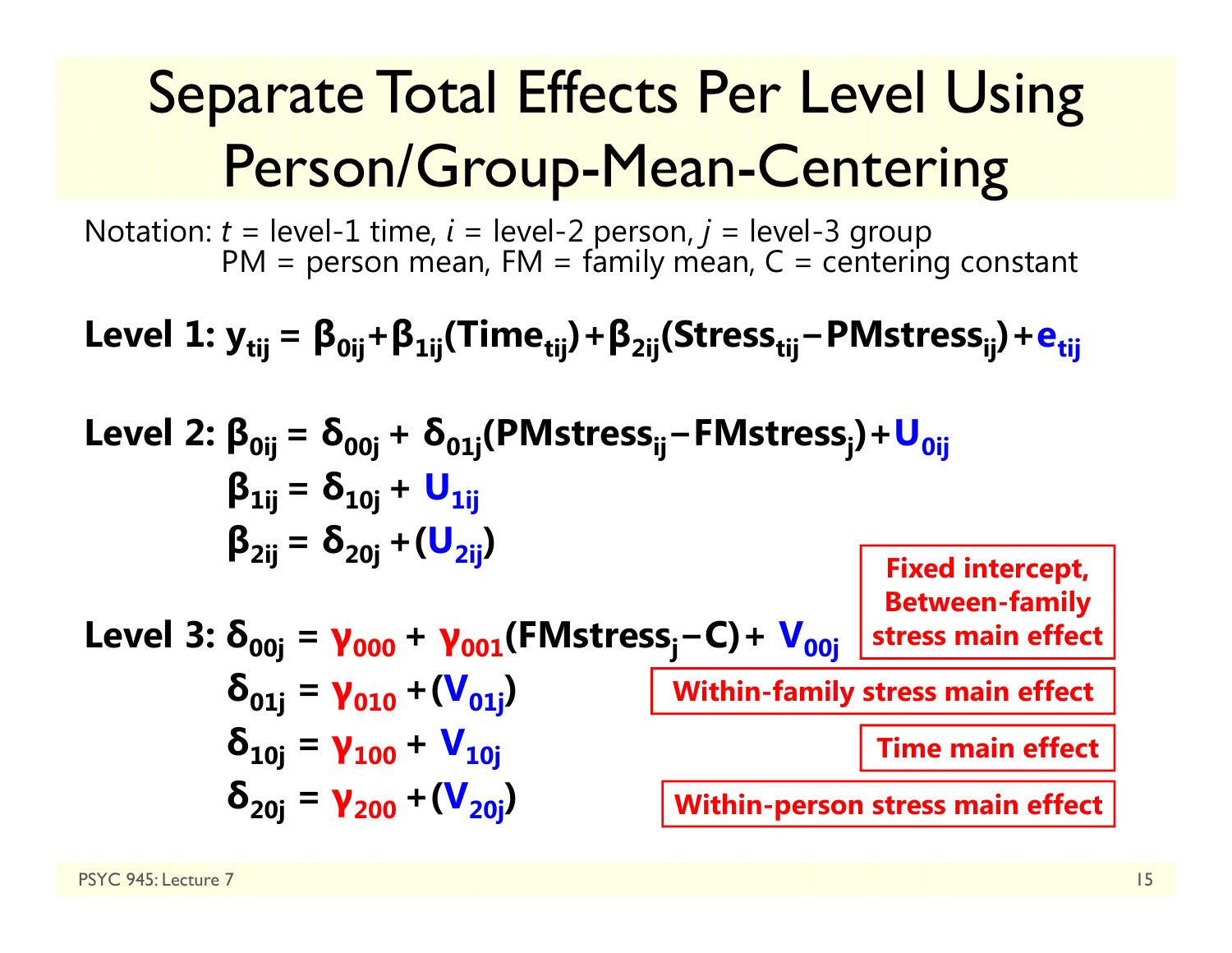## Contextual Effects Per Level Using Grand-Mean-Centering

- **Level 1 (Time):** *Time-varying stress (relative to sample constant)*
	- $\rightarrow$  TVstress $_{\rm tij}$  = Stress $_{\rm tij}$  C
	- → Directly tests if within-person effect ≠ 0?
	- **Total** within-person effect of having more stress *than usual* **≠** 0?
- **Level 2 (Person):** *Person mean stress (relative to sample constant)*
	- $\rightarrow$  BPstress<sub>ij</sub> = PersonMeanStress<sub>ij</sub> C
	- → Directly tests if within-person and within-family effects ≠?
	- **Contextual** effect of having more stress *than other family members* **≠** 0?
- **Level 3 (Family):** *Family mean stress relative to all families (from constant)*
	- → BFstress<sub>j</sub> = FamilyMeanStress<sub>j</sub> C
	- Directly tests if within-family and between-family effects **≠** ?
	- **Contextual** effect of having more stress *than other families* **≠** 0?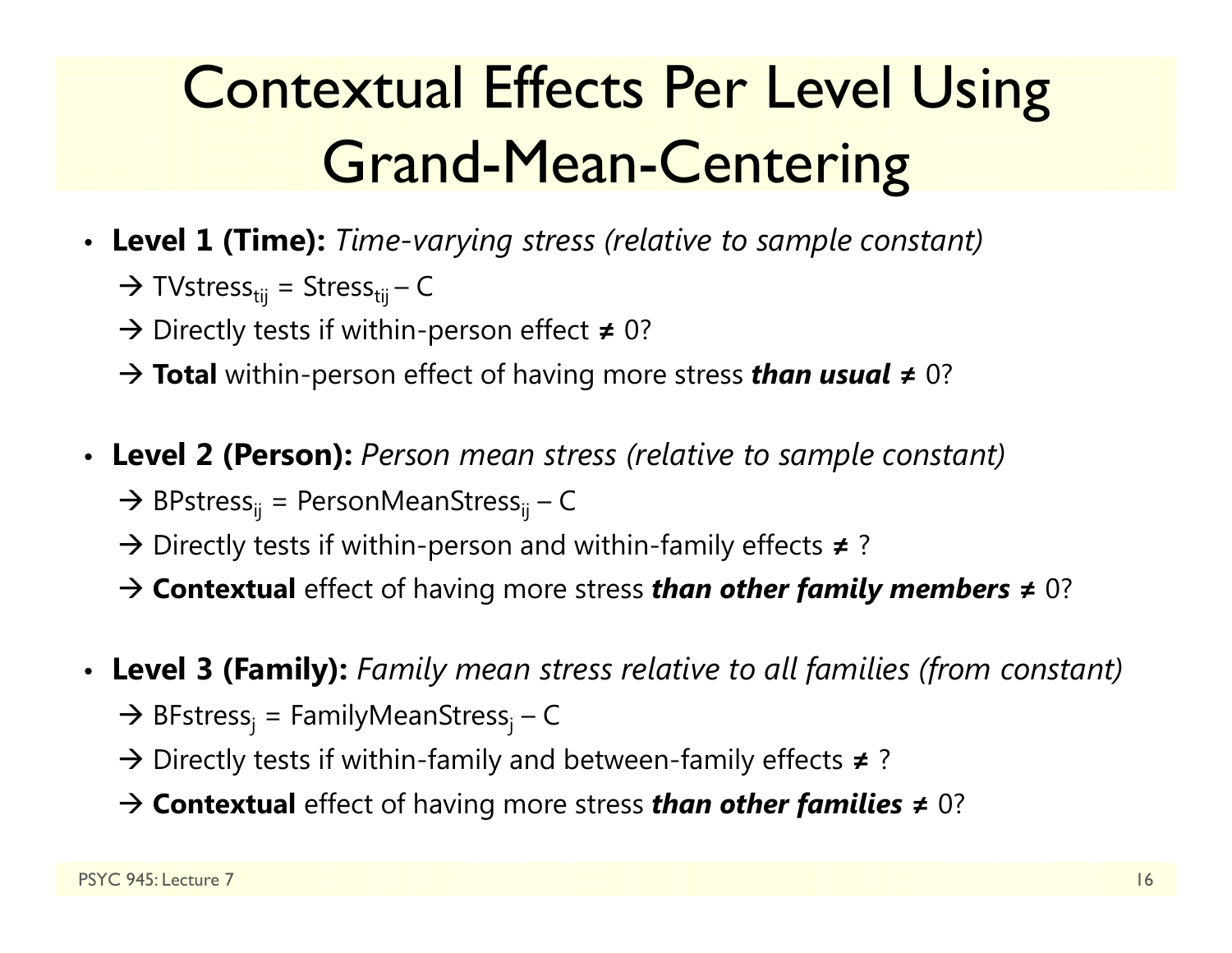## Contextual Effects Per Level Using Grand-Mean-Centering

Notation: *t* = level-1 time, *i* = level-2 person, *<sup>j</sup>* = level-3 group PM = person mean, FM = family mean, C = centering constant

**Level 1: ytij <sup>=</sup> β0ij + β1ij(Timetij)+ β2ij(Stresstij <sup>−</sup>C)+ etij**

Level 2: 
$$
\beta_{0ij} = \delta_{00j} + \delta_{01j}(PMstress_{ij} - C) + U_{0ij}
$$

\n $\beta_{1ij} = \delta_{10j} + U_{1ij}$ 

\n $\beta_{2ij} = \delta_{20j} + (U_{2ij})$ 

\nFixed intercept,

\nLevel 3:  $\delta_{00j} = \gamma_{000} + \gamma_{001}(FMstress_j - C) + V_{00j}$ 

\nFixed intercept,

\n $\delta_{01j} = \gamma_{010} + (V_{01j})$ 

\nContextual family stress main effect

\n $\delta_{10j} = \gamma_{100} + V_{10j}$ 

\nTime main effect

\n $\delta_{20j} = \gamma_{200} + (V_{20j})$ 

\nWithin-person stress main effect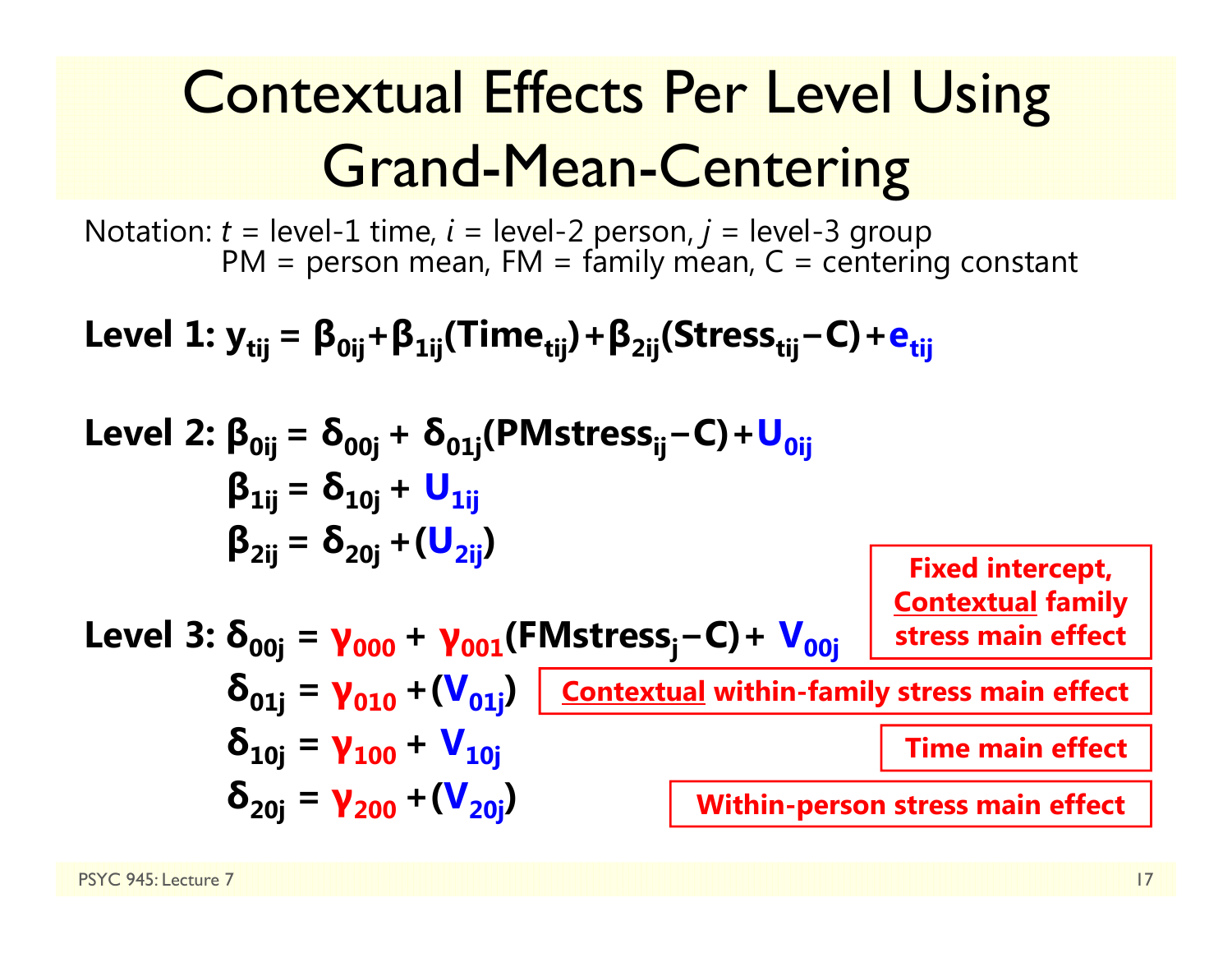## What does it mean to omit higher-level effects under each centering method?

- • **Person-MC**: Removing terms means the effect at that level  $d$ oes not exist  $(= 0)$ 
	- $\triangleright$  Remove L3 effect? Assume L3 Between-Family effect = 0  $\triangleright$ 
		- *L1 effect = Within-Person effect, L2 effect = Within-Family effect*
	- $\triangleright$  Then remove L2 effect? Assume L2 Within-Family effect = 0
		- *L1 effect = Within-Person effect*
- • **Grand-MC**: Removing terms means the effect at that level is equivalent to the effect at the level beneath it
	- Remove L3 effect? Assume L3 Between-Family = L2 Within-Family effect
		- *L1 effect = Within-Person effect, L2 effect = 'smushed' WF and BF effects*
	- Then remove L2 effect? Assume L2 Between-Person effect = L1 effect
		- *L1 'smushed' = Within-Person, Within-Family, and Between-Family effects*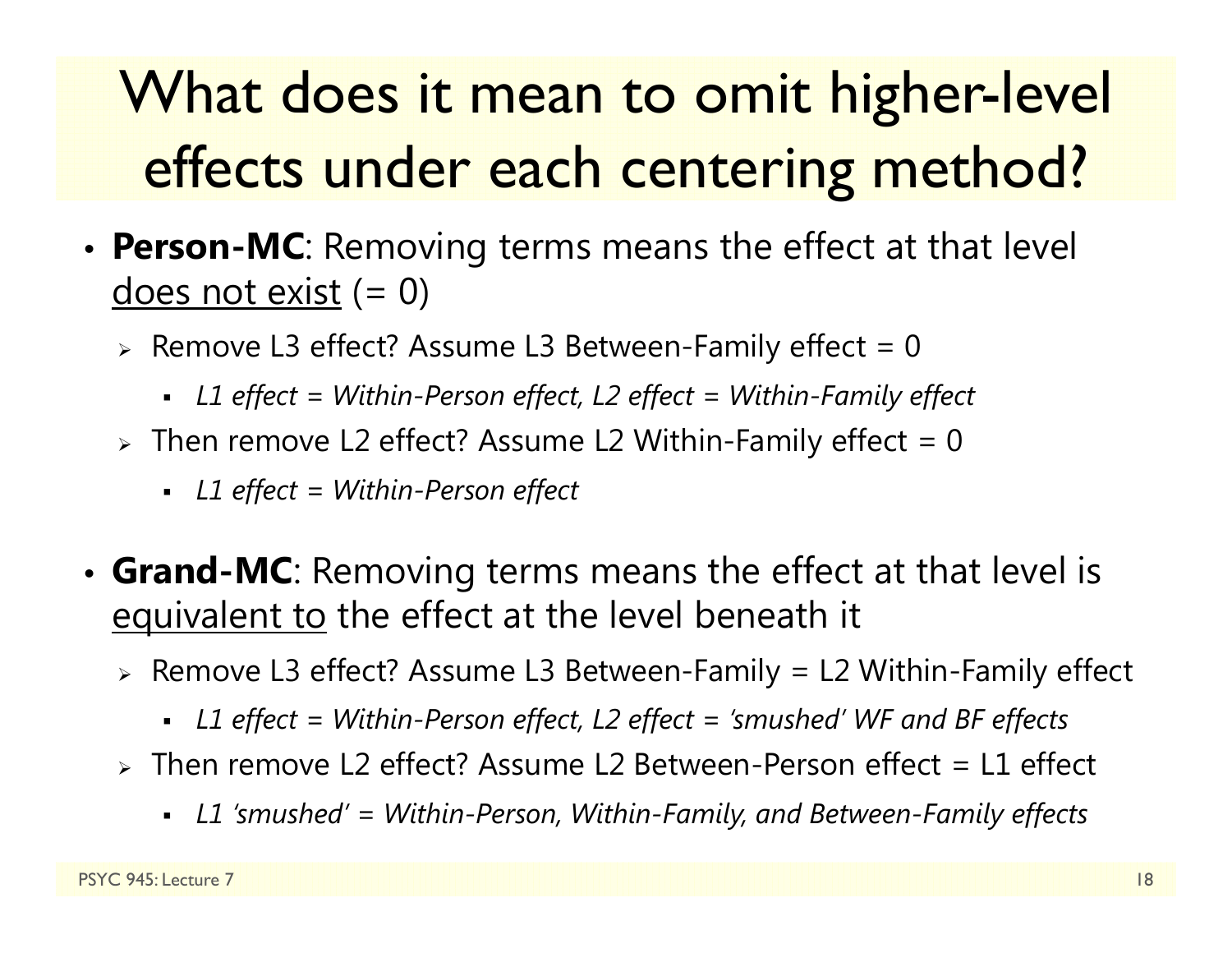### Interactions belong at each level, too…

• Example: Is the effect of stress on wellbeing moderated by time-invariant person coping? Using person/group-MC…

#### • **Stress Effects**

- > Le**vel 1 (Time):** WPstress<sub>tij</sub> = Stress<sub>tij</sub> − PersonMeanStress<sub>ij</sub>
- > **Level 2 (Person):** WFstress<sub>ij</sub> = PersonMeanStress<sub>ij</sub> FamilyMeanStress<sub>j</sub>
- > Level 3 (Family): BFstress<sub>j</sub> = FamilyMeanStress<sub>j</sub> C

#### •**Coping Effects**

- > **Level 2 (Person):** WFcope<sub>ij</sub> = Cope<sub>ij</sub> FamilyMeanCope<sub>j</sub>
- **Level 3 (Family):** BFcopej = FamilyMeanCopej <sup>C</sup>

#### • **Interaction Effects**

- With level 1 stress: WPstress<sub>tij</sub> \* WFcope<sub>ij</sub>, WPstress<sub>tij</sub> \* BFcope<sub>j</sub>
- With level 2 stress: WFstress<sub>ij</sub> \* WFcope<sub>ij</sub>, (WFstress<sub>ij</sub> \* BFcope<sub>j</sub>)
- With level 3 stress: BFstress<sub>j</sub> \* BFcope<sub>j</sub>, (BFstress<sub>j</sub> \* WFcope<sub>ij</sub>)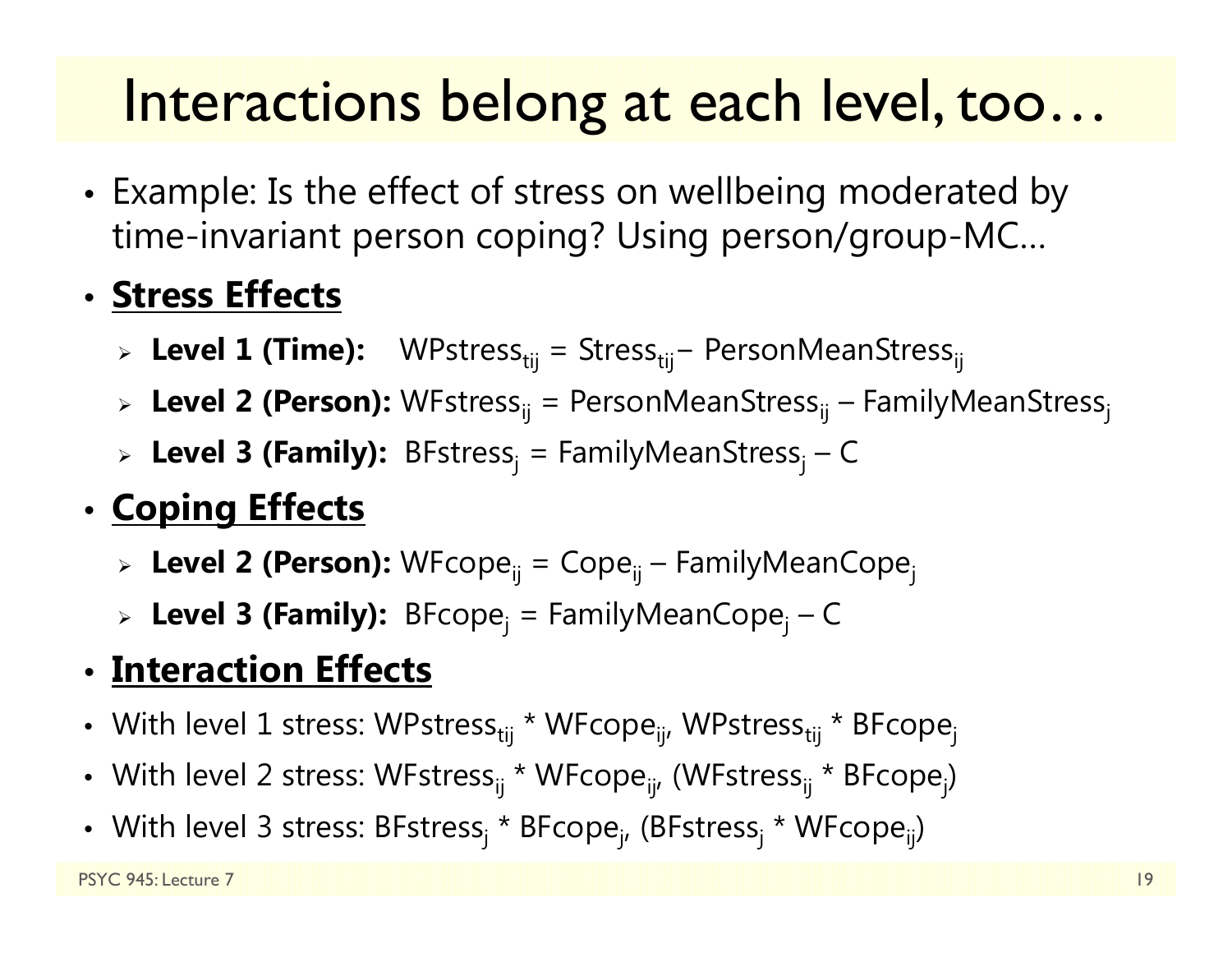### Interactions belong at each level, too…

Notation: *t* = level-1 time, *i* = level-2 person, *<sup>j</sup>* = level-3 group PM = person mean, FM = family mean, C = centering constant

**Level 1: ytij <sup>=</sup> β0ij + β1ij(Timetij)+ β2ij(Stresstij <sup>−</sup>PMstressij)+ etij**

Level 2: 
$$
\beta_{0ij} = \delta_{00j} + \delta_{01j}(\text{PMstress}_{ij} - \text{FMstress}_{j}) + \delta_{02j}(\text{Cope}_{ij} - \text{FMcope}_{j}) + \delta_{03j}(\text{PMstress}_{ij} - \text{FMstress}_{j})(\text{Cope}_{ij} - \text{FMcope}_{j}) + U_{0ij}
$$

\n $\beta_{1ij} = \delta_{10j} + U_{1ij}$ 

\n $\beta_{2ij} = \delta_{20j} + \delta_{21j}(\text{Cope}_{ij} - \text{FMcope}_{j}) + (U_{2ij})$ 

Level 3: 
$$
\delta_{00j} = \gamma_{000} + \gamma_{001}(\text{FMstress}_j - C) + \gamma_{002}(\text{FMcope}_j - C)
$$

\n $+ \gamma_{003}(\text{FMstress}_j - C)(\text{FMcope}_j - C) + \mathbf{V}_{00j}$ 

\n $\delta_{01j} = \gamma_{010} + (\mathbf{V}_{01j})$   $\delta_{02j} = \gamma_{020} + (\mathbf{V}_{02j})$   $\delta_{03j} = \gamma_{030} + (\mathbf{V}_{03j})$ 

\n $\delta_{10j} = \gamma_{100} + \mathbf{V}_{10j}$ 

\n $\delta_{20j} = \gamma_{200} + \gamma_{202}(\text{FMcope}_j - C) + (\mathbf{V}_{20j})$   $\delta_{21j} = \gamma_{210} + (\mathbf{V}_{21j})$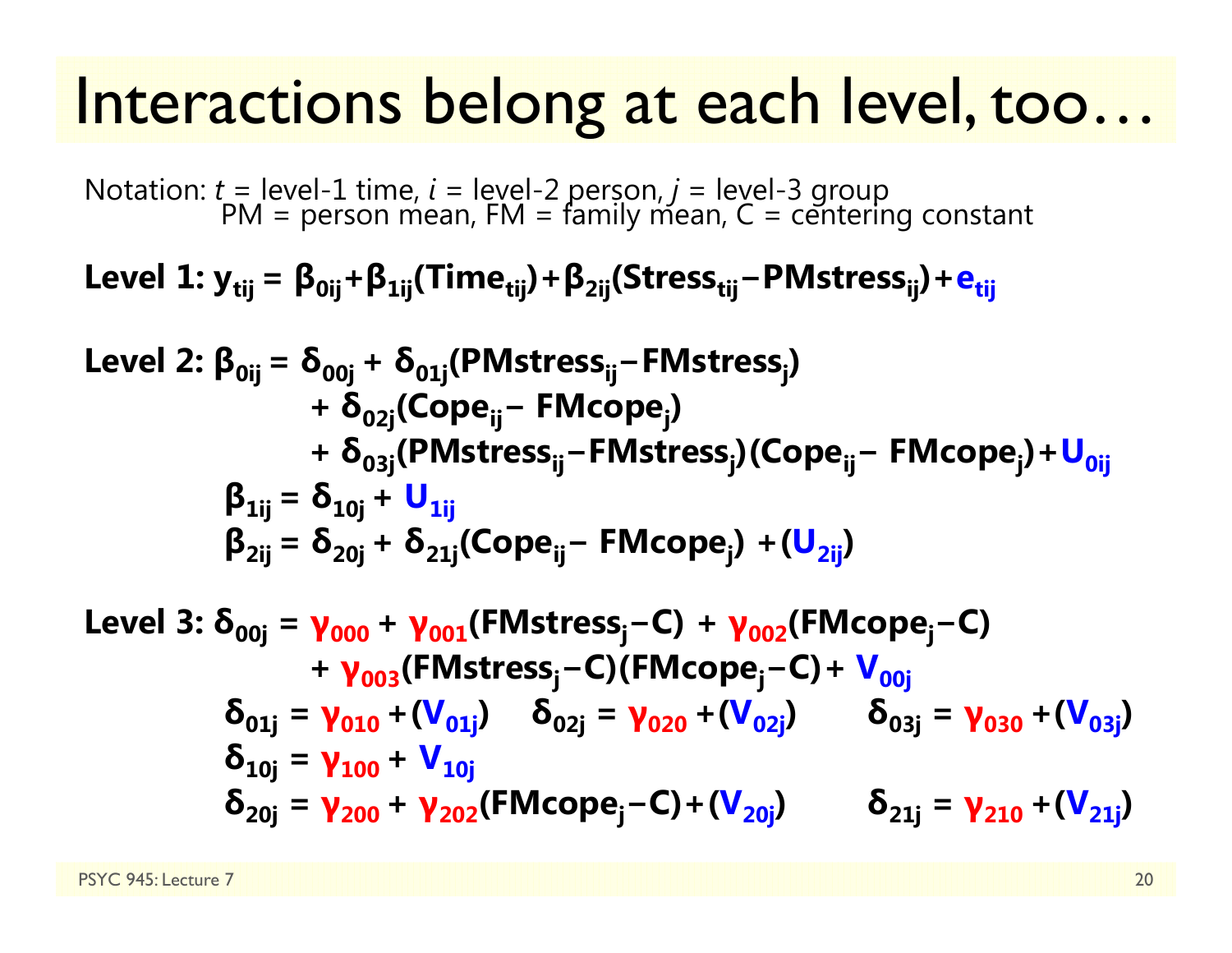#### Summary: Clustered Longitudinal Models

- Estimating 3-level models requires no new concepts, but everything is just at an order of complexity higher:
	- $\triangleright$  Proportioning variance over 3 levels instead of 2  $\rightarrow$  2+ ICCs
	- $\triangleright$  Random slope variance will come from term directly beneath:
		- $\blacksquare$ Level-2 random slope comes from level-1 residual
		- Level-3 random slope comes from level-2 random slope (or residual)
	- Level-1 effects can be random over level 2, level 3, or both
		- ICCs can be computed for level-1 slopes that are random over both level-2 and level-3 (assuming the L2 and L3 models match)
		- Convergence of level-1 effects should be tested over levels 2 AND 3
	- Level-2 effects can be random over level 3
		- Convergence of level-2 effects should be tested over level 3
	- Level-3 effects cannot be random; no convergence testing needed
	- Phew….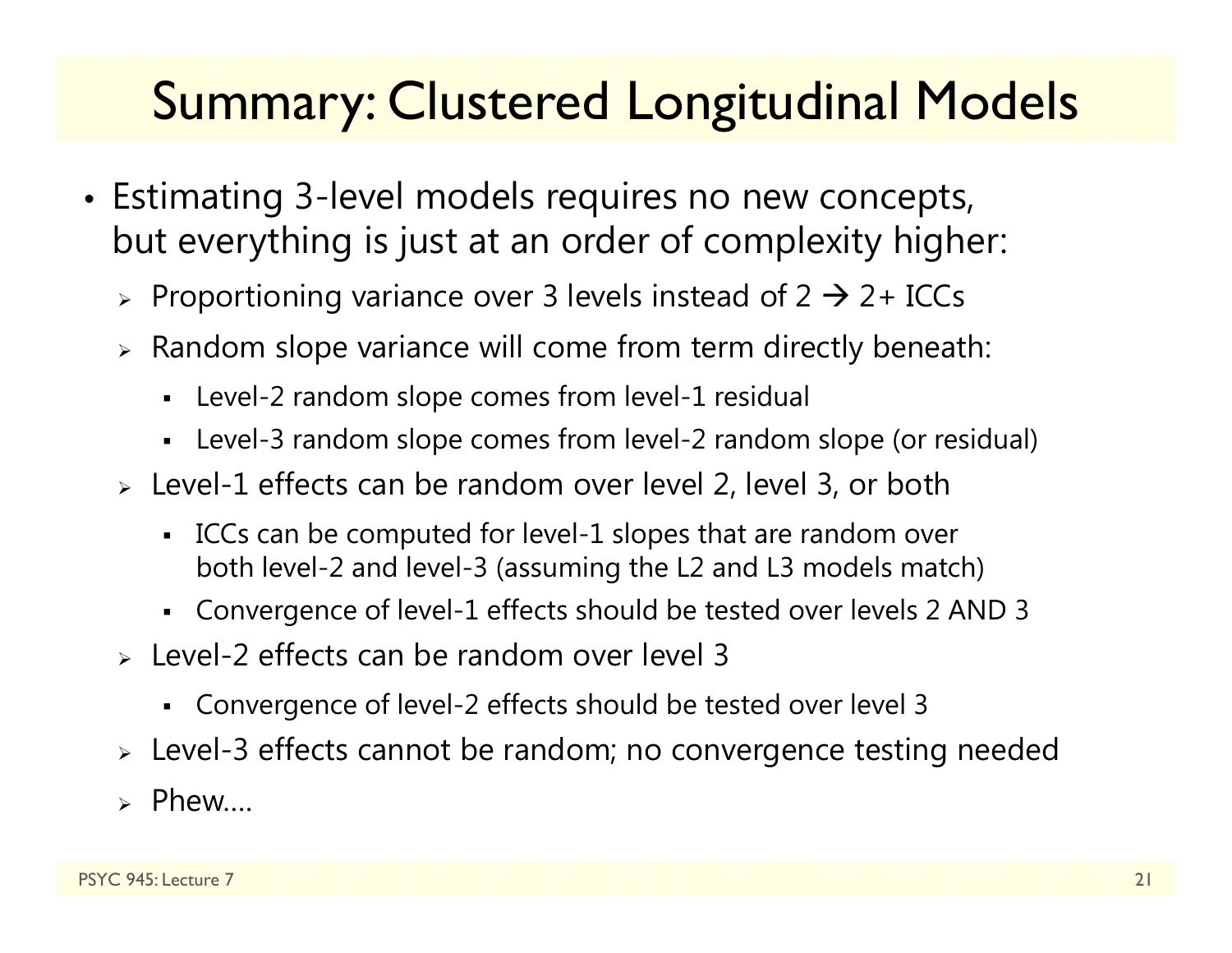# **Other 3-Level Designs**

- The sampling design for the outcome (not the predictors) dictates what your levels will be, **so time may not always be level 1**
- Example: Predicting answer compliance in respondents nested in interviewers, collected over several years (all different people)



- Based on the sampling of time, time may be modeled…
	- $\triangleright$  As fixed effects in the model for the means  $\rightarrow$  2-level model instead
		- ٠ Best to use dummy codes for time if few occasions OR no time-level predictors of interest
	- $\triangleright$  As a random effect in the model for the variance  $\rightarrow$  3-level model
		- Г Then differences in compliance rates over time can be predicted by time-level predictors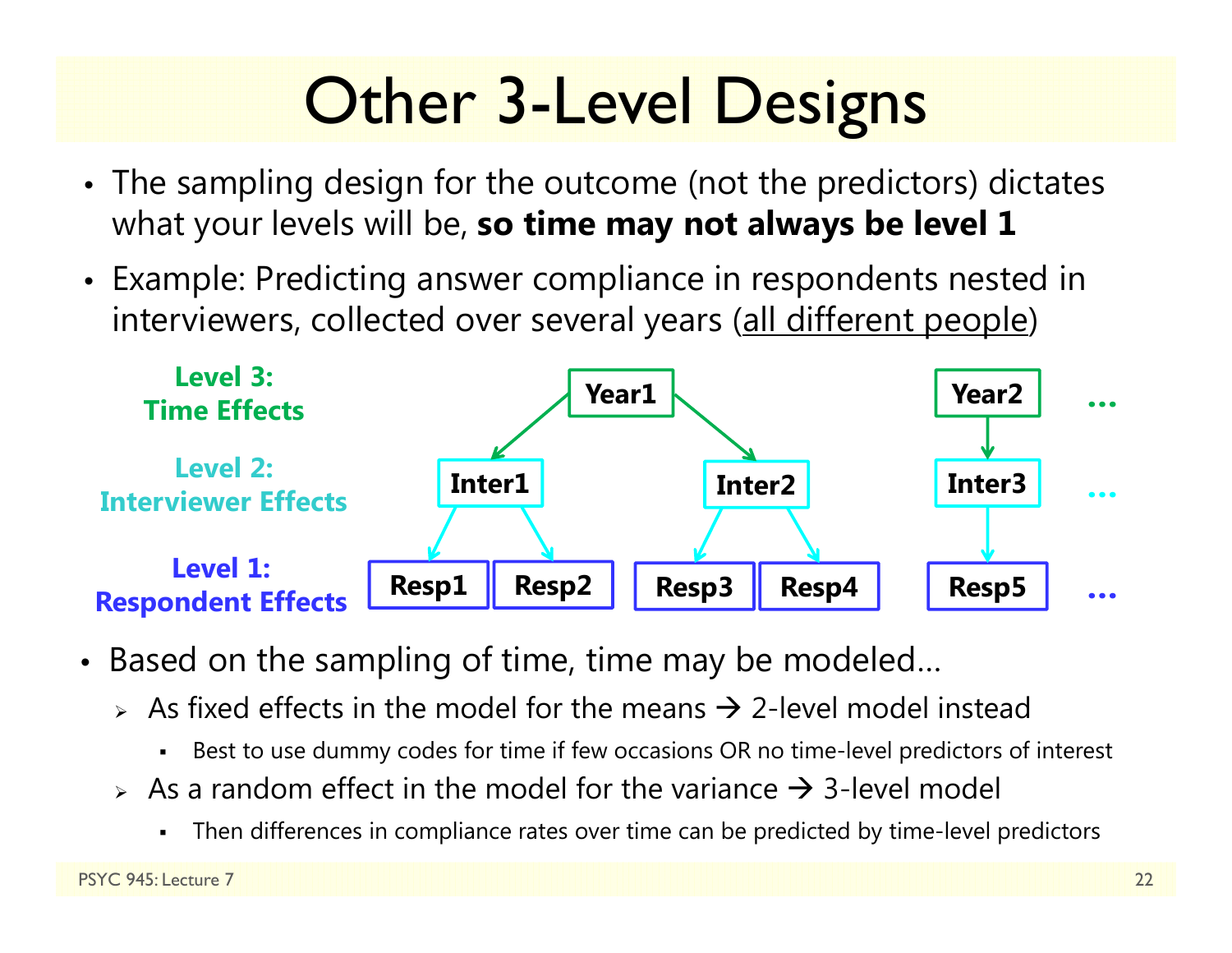# **Other 3-Level Designs**

• Another example: Predicting **time-specific respondent outcomes**  for people nested in countries, collected over several years (all different people, but the same countries measured over time)



- Before including any fixed effects of time, country and time are actually crossed, not nested as shown here
	- $\triangleright$  Are nested after controlling for which occasion is which via fixed effects (using dummy codes per mean or a time trend that describes the means)
	- $\triangleright$  Time is still a level because not all countries change the same way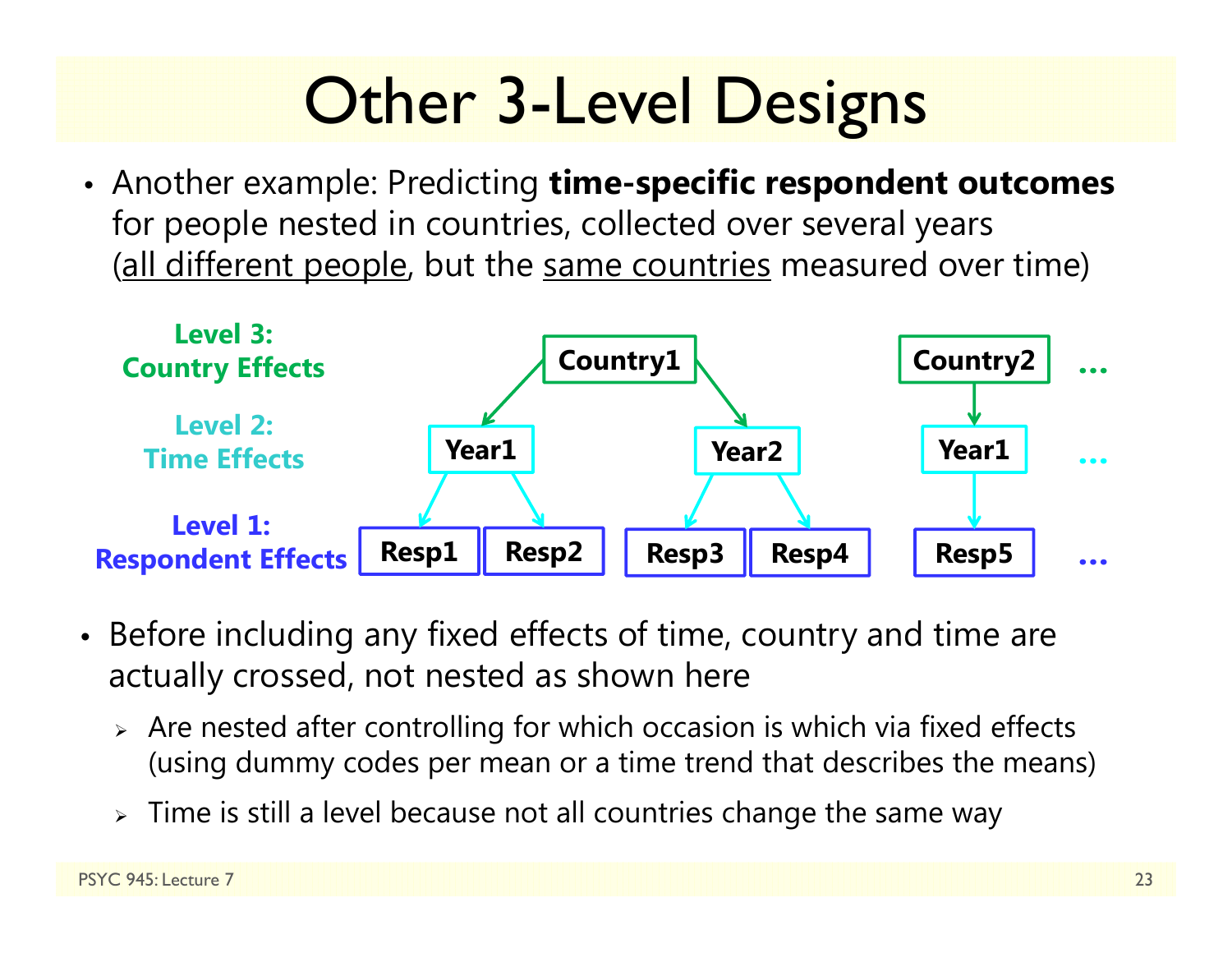#### 3-Level Designs: Predictors vs. Outcomes

• Same example: What if, instead of respondent outcomes, we wanted to predict **time-varying country outcomes** ?



Because the outcome was measured at level 2 (country per time):

- Respondents are no longer a level at all (no outcomes for them)
- So there is nothing for respondent predictors to do, except at higher levels
	- ⋗ **► Time-specific averages** of respondent predictors → time-level outcome variation
	- ⋗ **Across time, country averages** of respondent predictors  $\rightarrow$  country-level outcome variation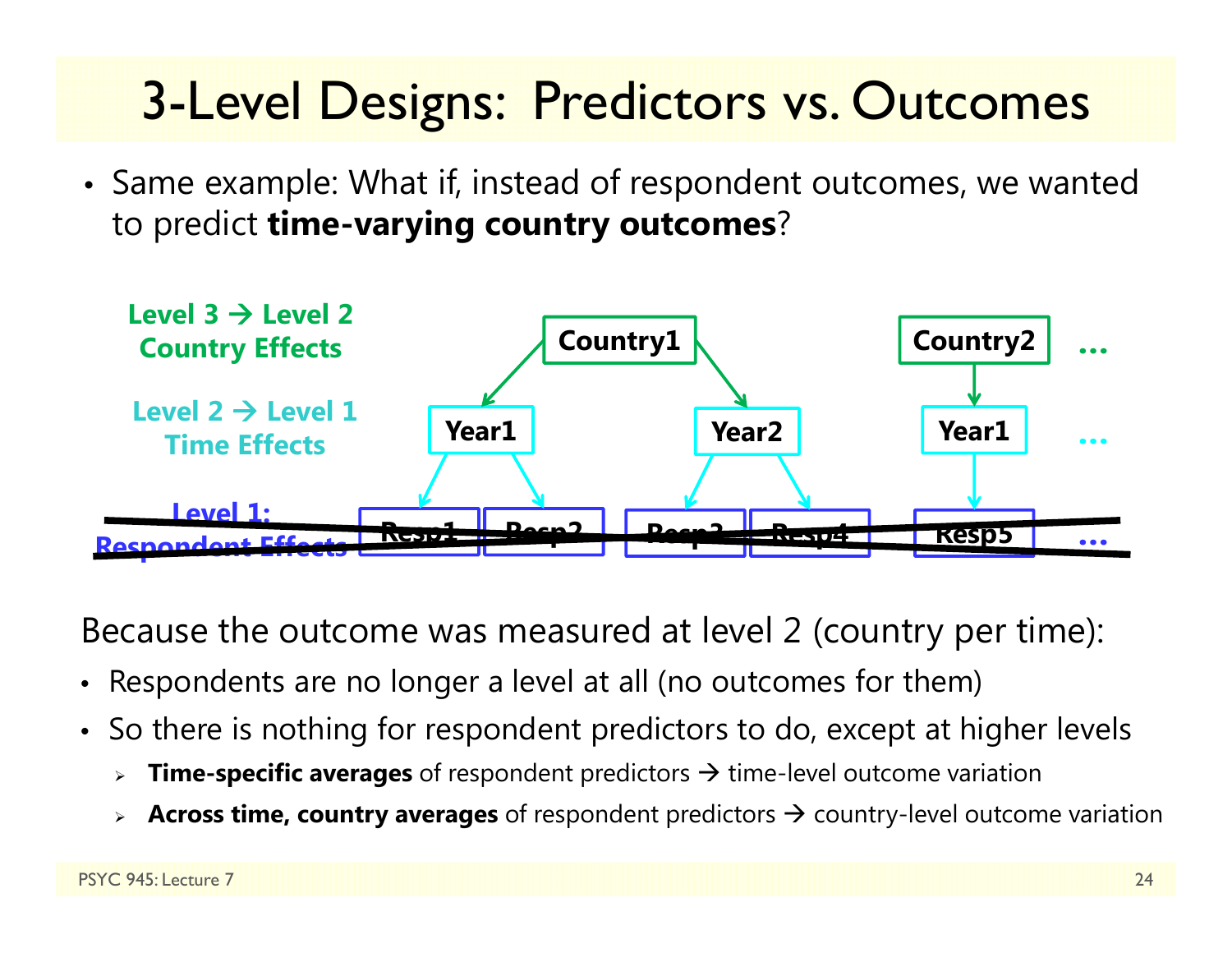#### **Other 3-Level Designs: Predictors by Level**

• Last example: Predicting **time-specific respondent outcomes**  for people nested in countries, collected over several years (all same people and same countries are measured over time)



- Country predictors can be included at level 3 only (no random effects)
- Person predictors should be included at levels 2 and 3 (+random over 3)
- What about effects of <u>time-varying predictors</u>?
	- > For <u>People</u>: effects should be included at all 3 levels (+random over 2 and 3)
	- > For <u>Countries</u>: effects are only possible at levels 1 and 3 (+random over 3)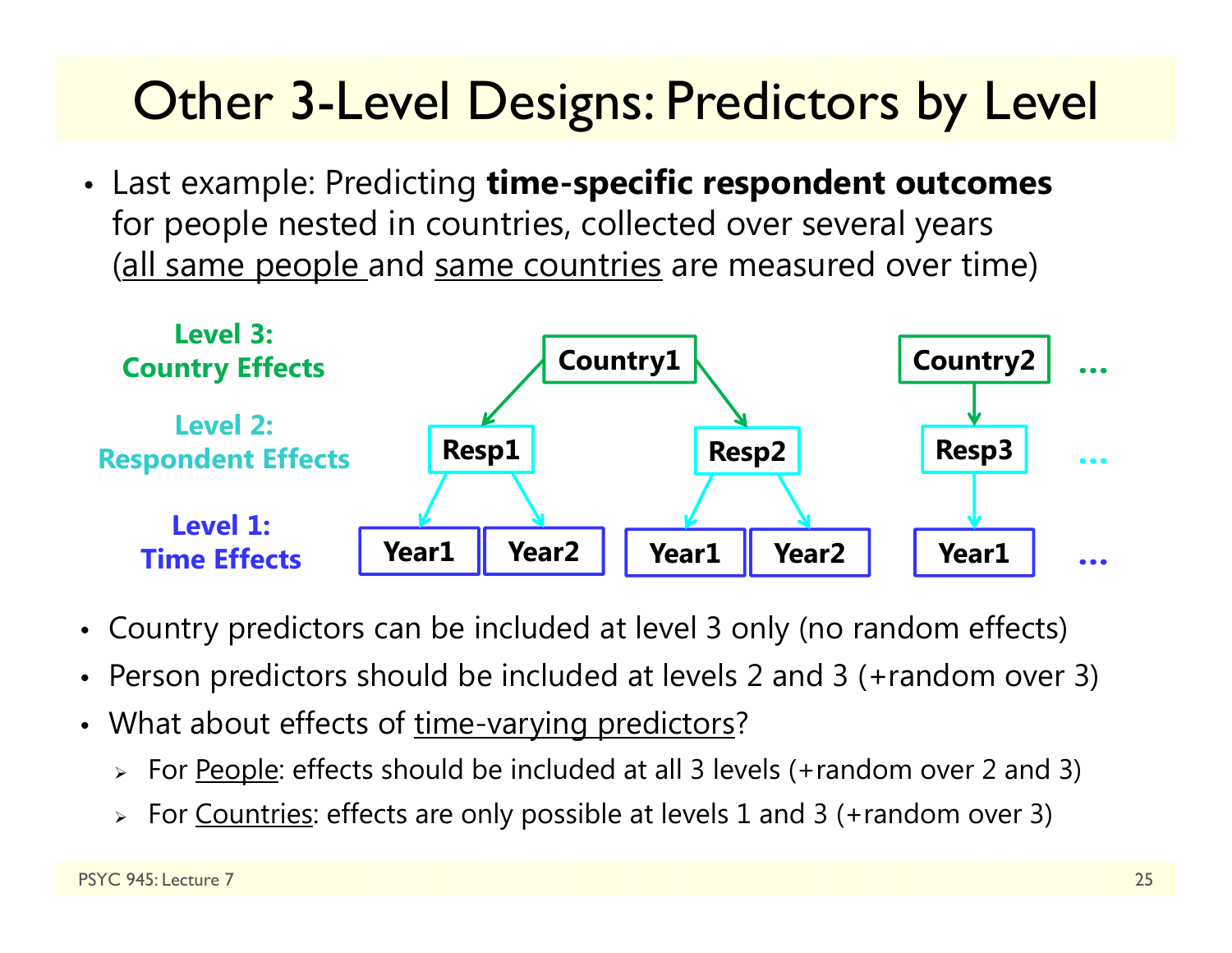# More Complex Multilevel Designs

- Multilevel models are specified based on the relevant dimensions by which<br>observations differ each other, and how the units are organized
- Two-level models have at least two piles of variance, in which level-1 units are nested within level-2 units:
	- $\triangleright$  Longitudinal Data: Time nested within Persons
	- $\triangleright$  Students nested within Classes
- Three-level models have at least three piles of variance, in which level-2 units are nested within level-3 units:
	- $\triangleright$  Time nested within Persons within Families
	- $\triangleright$  Student nested within Classes within Schools
- In other designs, multiple sources of systematic variation may be present,<br>but the sampling may be crossed instead…
	- $\triangleright$  Same idea as crossed random effects (i.e., as for persons and items), but these are known as "cross-classified" models in the clustered data world
	- $\triangleright$  Here are a few examples on when this might happen...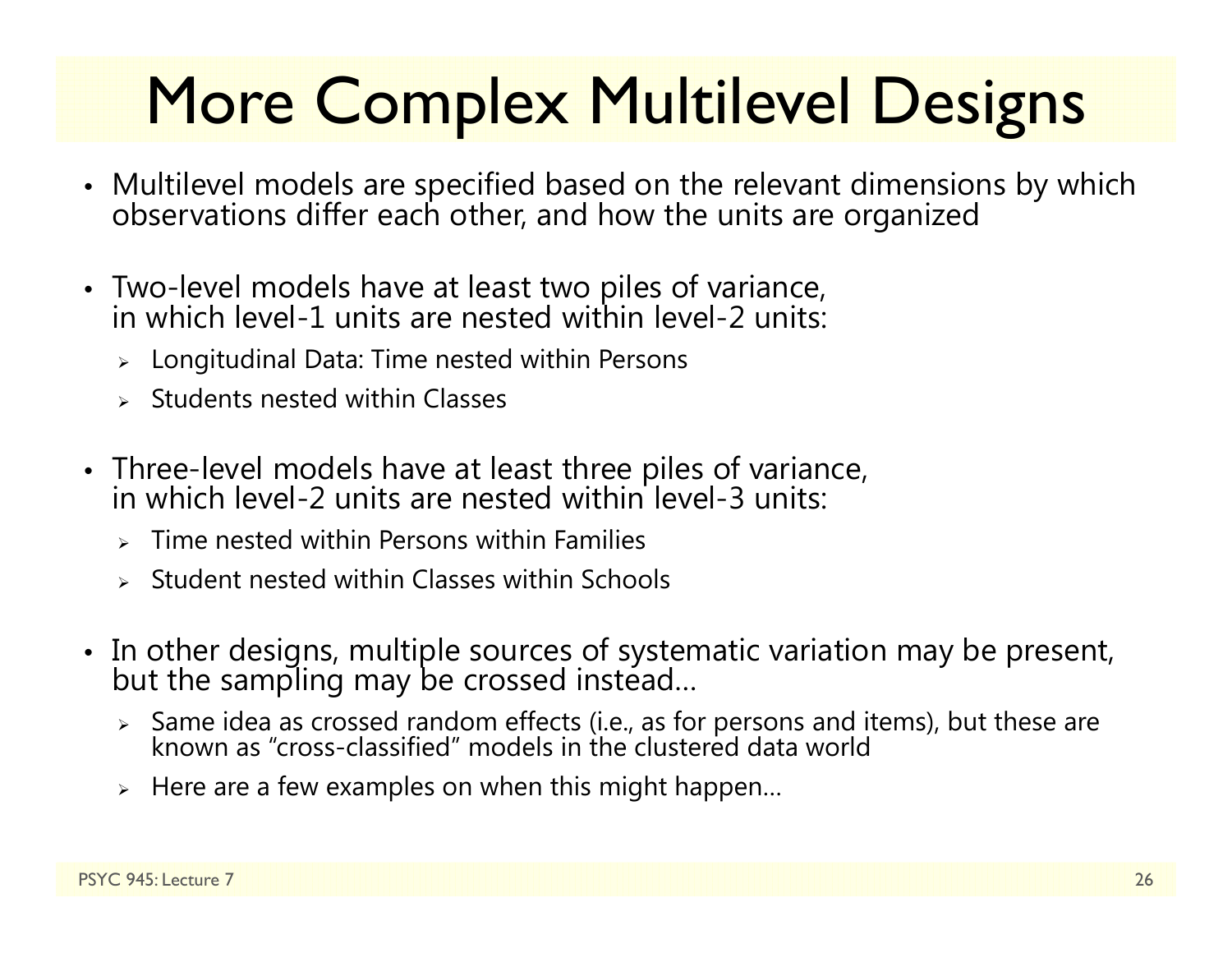# Kids, Schools, and Neighborhoods

- Kids are nested within schools AND within neighborhoods
- • Not all kids from same neighborhood live in same school, so schools and neighborhoods are crossed at level 2
- •Can include predictors for each source of variation

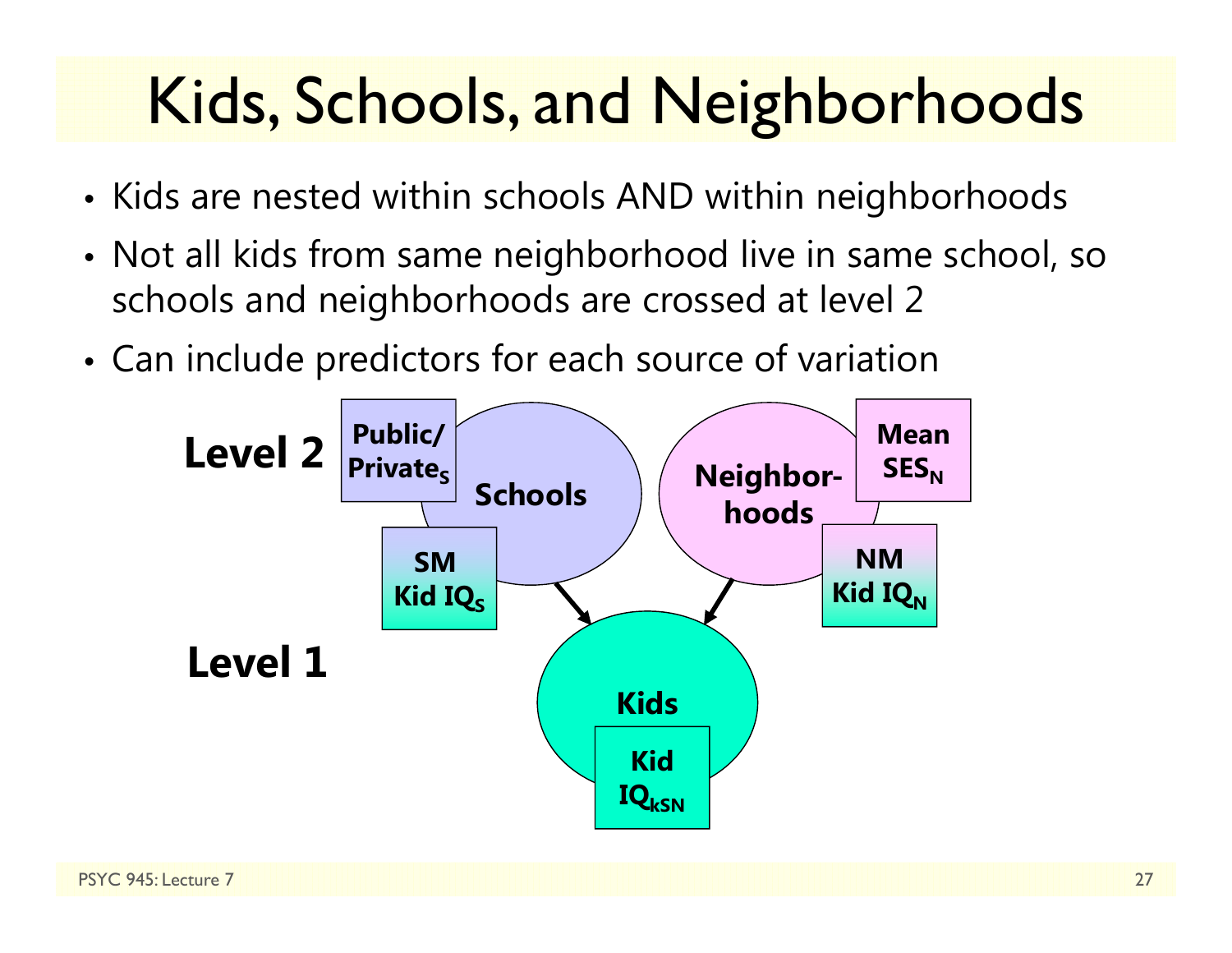## Kids, Schools, and Neighborhoods

ykSN <sup>=</sup> **γ000** *fixed intercept (all x's = 0)* + **γ010**(Private S) + **γ020**(SMIQ S) *school effects* + **γ001**(SES N) + **γ002**(NMIQ N) *neighborhood effects* + **γ<sub>100</sub>**(KidIQ<sub>kSN</sub>) **→ kid effects** + **U0S0** $\rightarrow$  random effect of school +  $\bf{U}_{00N}$  $\rightarrow$  random effect of neighborhood + **ekSN** $\rightarrow$  residual kid-to-kid variation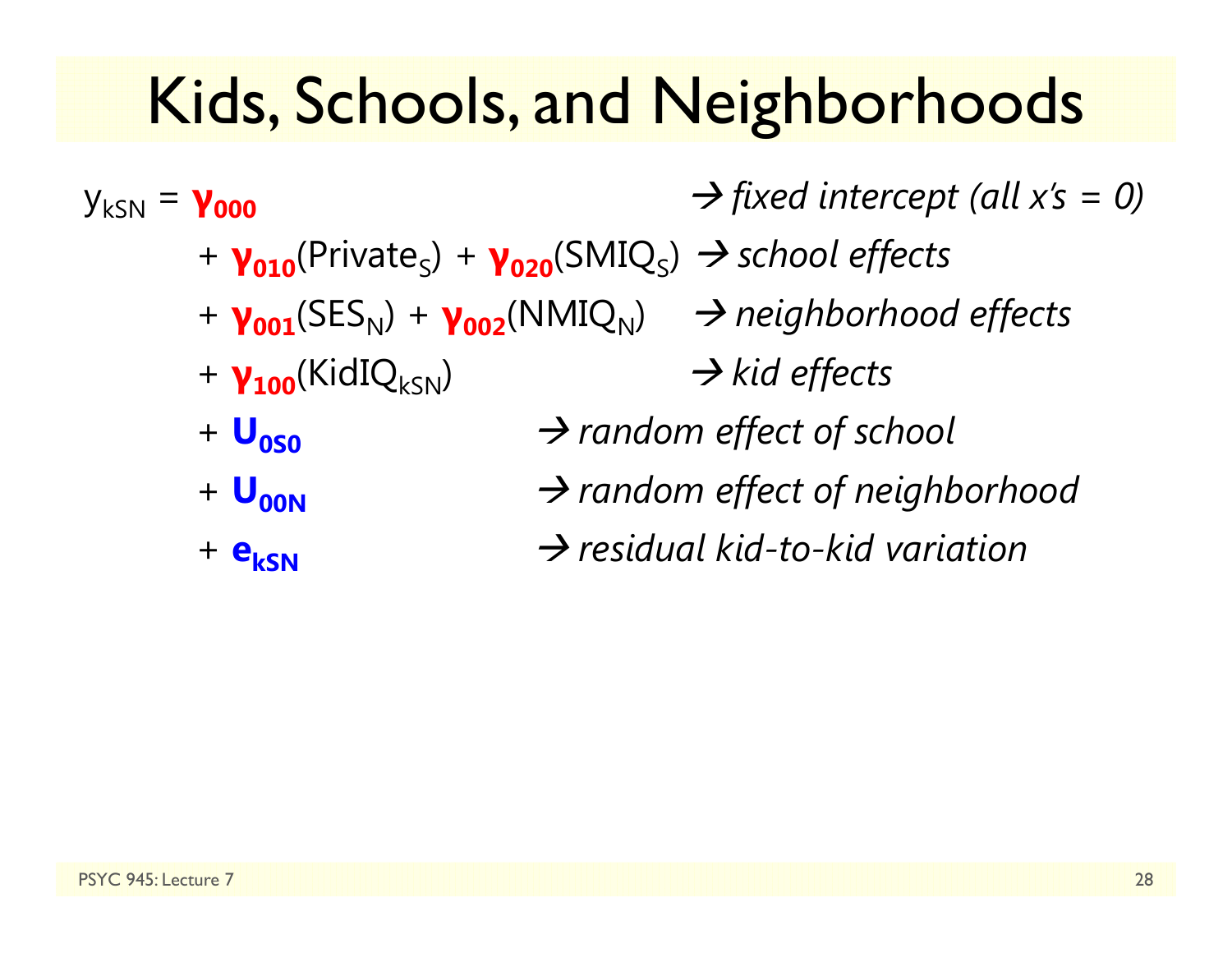## Time, Kids, and Classrooms

- Kids are nested within classroom at each occasion…
- But kids move into different classrooms across time…
	- $\triangleright$  So Time is nested within Kid, Kid is crossed with Classroom
- • How to model a time-varying random classroom effect?
	- $\triangleright$  This is the basis of so-called "value-added models"
- (At least) Two options:
	- $\triangleright$  Temporary classroom effect: Random effect for classroom that operates only at the point when the kid is in that classroom
		- e.g., Classroom effect  $\leftarrow$  teacher bias
		- Once out of classroom, effect is no longer present
	- Cumulative classroom effect: Random effect for classroom that operates at the point when the kid is in that classroom forwards
		- n • e.g., Classroom effect  $\Leftarrow$  differential learning
		- n Effect stays with the kid in the future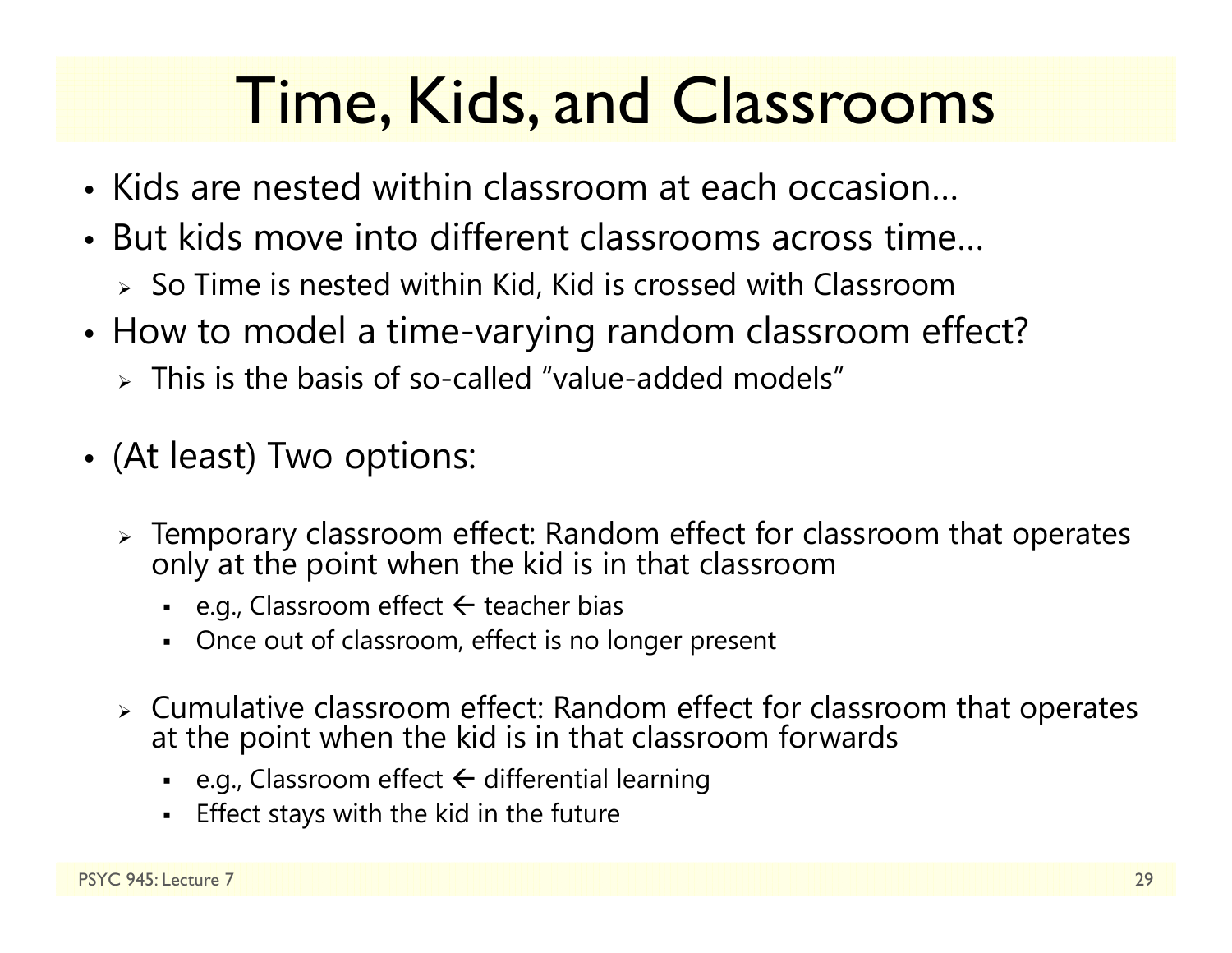## More on Cross-Classified Models

- • In crossed models, lower-level predictors can have random slopes of over higher levels AND random slopes of the other crossed factor at the same level
	- Example: Kids, Schools, and Neighborhoods (data permitting)
		- Kid effects could vary over schools AND/OR neighborhoods
		- School effects could vary over neighborhoods (both level 2)
		- Neighborhood effects could vary over schools (both level 2)
- • Concerns about smushing still apply over both level-2's
	- $\triangleright$  Separate contextual effects of kid predictors for schools and neighborhoods (e.g., after controlling for how smart you are, it matters incrementally whether you go to a smart school AND if you live in a neighborhood with smart kids)